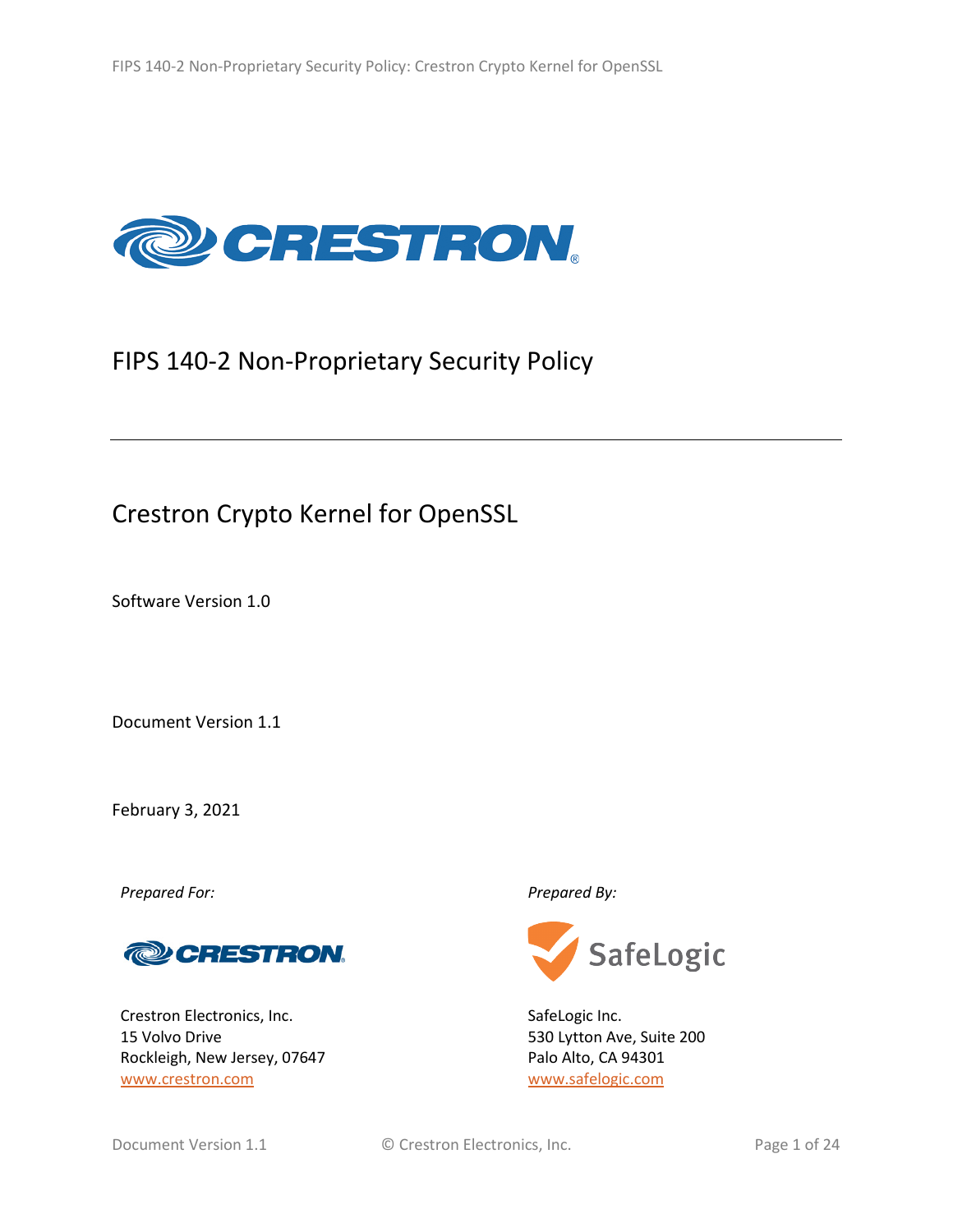FIPS 140-2 Non-Proprietary Security Policy: Crestron Crypto Kernel for OpenSSL

# **Overview**

This document provides a non-proprietary FIPS 140-2 Security Policy for the Crestron Crypto Kernel for OpenSSL.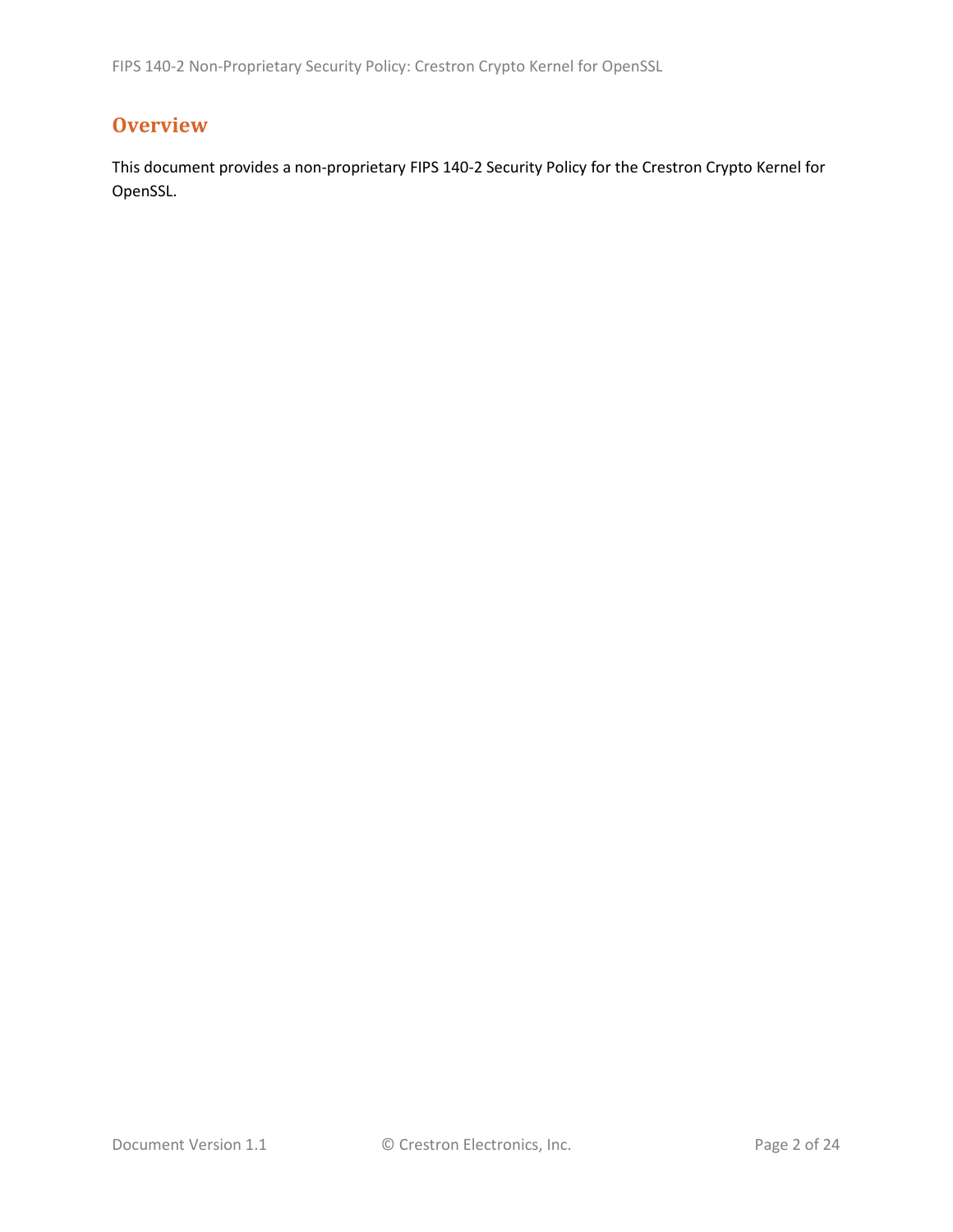# **Table of Contents**

| $\mathbf{1}$            |               |                                                                                                 |  |
|-------------------------|---------------|-------------------------------------------------------------------------------------------------|--|
|                         | 1.1           |                                                                                                 |  |
|                         | 1.2           |                                                                                                 |  |
|                         | 1.3           |                                                                                                 |  |
|                         | 1.4           |                                                                                                 |  |
|                         | 1.5           |                                                                                                 |  |
| $\mathbf{2}$            |               |                                                                                                 |  |
|                         | 2.1           |                                                                                                 |  |
|                         | 2.1.1         |                                                                                                 |  |
|                         | 2.1.2         |                                                                                                 |  |
|                         | 2.1.3         |                                                                                                 |  |
|                         | $2.2^{\circ}$ |                                                                                                 |  |
|                         | 2.3           |                                                                                                 |  |
|                         | 2.3.1         |                                                                                                 |  |
|                         | 2.3.2         |                                                                                                 |  |
|                         | 2.4           |                                                                                                 |  |
|                         | 2.5           |                                                                                                 |  |
|                         | 2.6           |                                                                                                 |  |
|                         | 2.6.1         |                                                                                                 |  |
|                         | 2.6.2         | Key/Critical Security Parameter (CSP) Authorized Access and Use by Role and Service/Function 19 |  |
|                         | 2.6.3         |                                                                                                 |  |
|                         | 2.6.4         |                                                                                                 |  |
|                         | 2.7           |                                                                                                 |  |
|                         | 2.7.1         |                                                                                                 |  |
|                         | 2.7.2         |                                                                                                 |  |
|                         | 2.7.3         |                                                                                                 |  |
|                         | 2.8           |                                                                                                 |  |
| $\overline{\mathbf{3}}$ |               |                                                                                                 |  |
|                         | 3.1           |                                                                                                 |  |
|                         | 3.1.1         |                                                                                                 |  |
|                         | 3.1.2         |                                                                                                 |  |
|                         | $3.2^{\circ}$ |                                                                                                 |  |
|                         | 3.2.1         |                                                                                                 |  |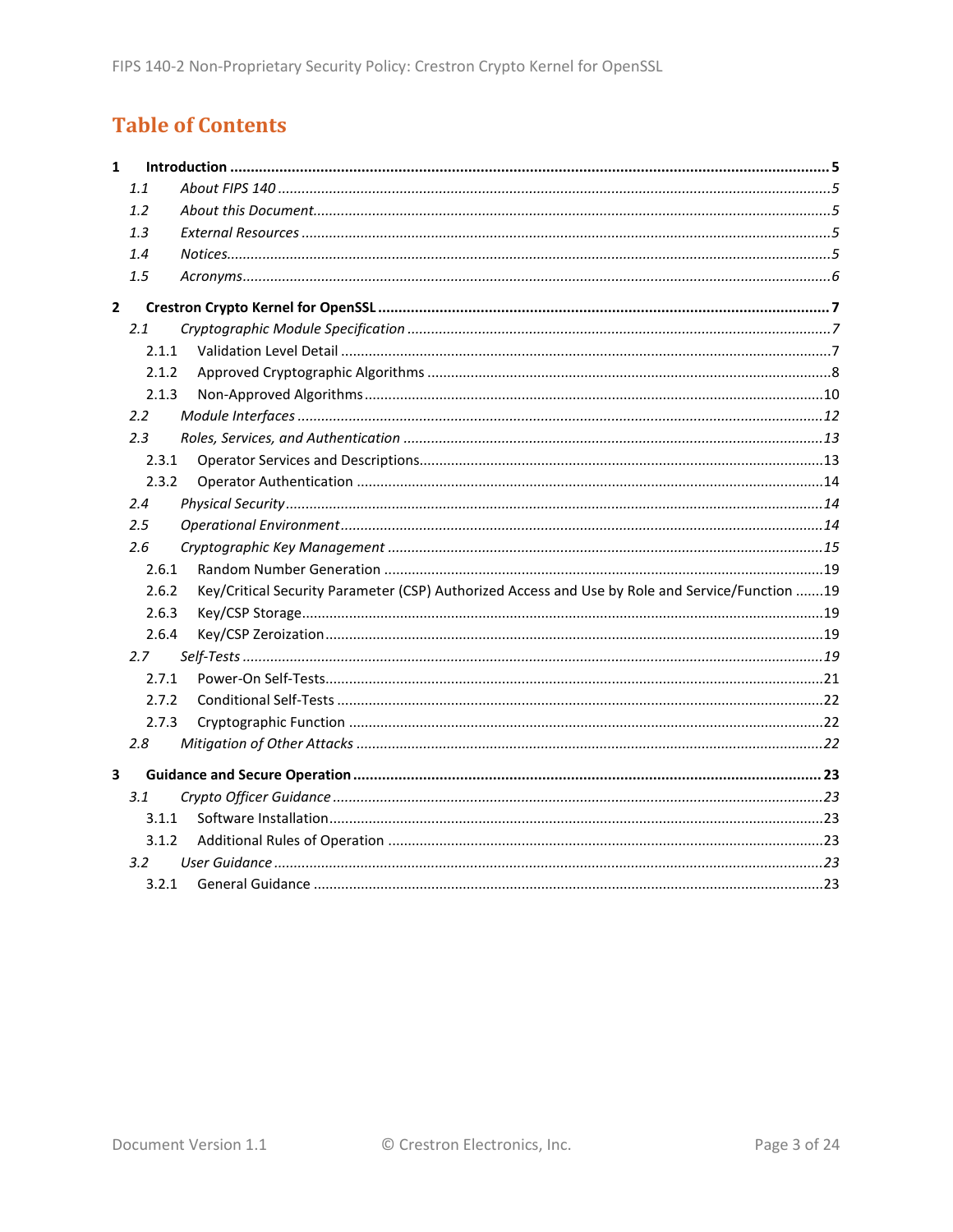# **List of Tables**

# **List of Figures**

|--|--|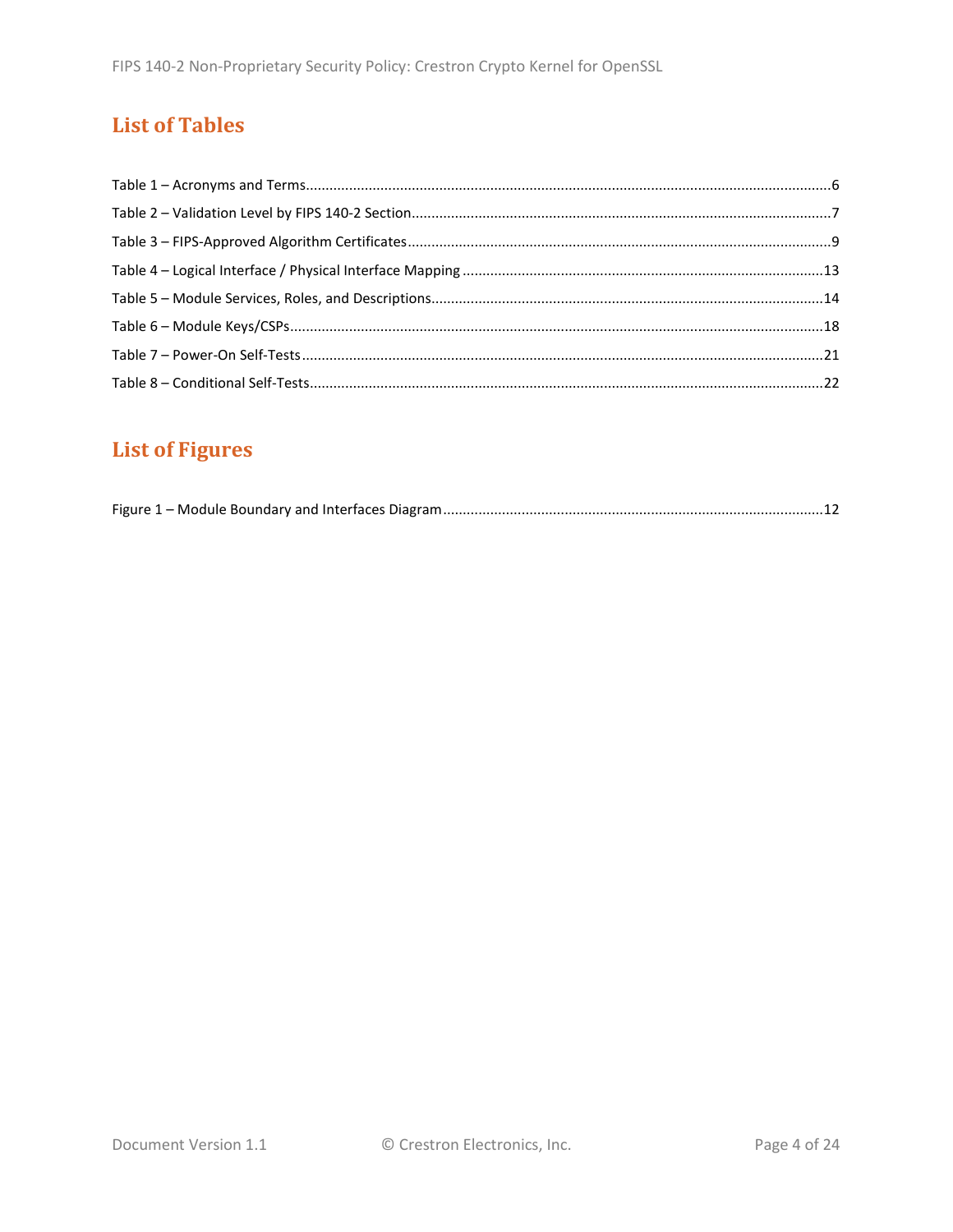# <span id="page-4-0"></span>**1 Introduction**

## <span id="page-4-1"></span>**1.1 About FIPS 140**

Federal Information Processing Standards Publication 140-2 — Security Requirements for Cryptographic Modules specifies requirements for cryptographic modules to be deployed in a Sensitive but Unclassified environment. The National Institute of Standards and Technology (NIST) and Canadian Centre for Cyber Security (CCCS) Cryptographic Module Validation Program (CMVP) run the FIPS 140 program. The NVLAP accredits independent testing labs to perform FIPS 140 testing; the CMVP validates modules meeting FIPS 140 validation. *Validated* is the term given to a module that is documented and tested against the FIPS 140 criteria.

More information is available on the CMVP website at [http://csrc.nist.gov/groups/STM/cmvp/index.html.](http://csrc.nist.gov/groups/STM/cmvp/index.html)

## <span id="page-4-2"></span>**1.2 About this Document**

This non-proprietary Cryptographic Module Security Policy for the Crestron Crypto Kernel for OpenSSL from Crestron Electronics, Inc. ("Crestron") provides an overview of the product and a high-level description of how it meets the security requirements of FIPS 140-2. This document contains details on the module's cryptographic keys and critical security parameters. This Security Policy concludes with instructions and guidance on running the module in a FIPS 140-2 mode of operation.

The Crestron Crypto Kernel for OpenSSL may also be referred to as the "module" in this document.

## <span id="page-4-3"></span>**1.3 External Resources**

The Crestron website [\(www.crestron.com\)](http://www.crestron.com/) contains information on Crestron services and products. The Cryptographic Module Validation Program website contains links to the FIPS 140-2 certificate and Crestron contact information.

#### <span id="page-4-4"></span>**1.4 Notices**

This document may be freely reproduced and distributed in its entirety without modification.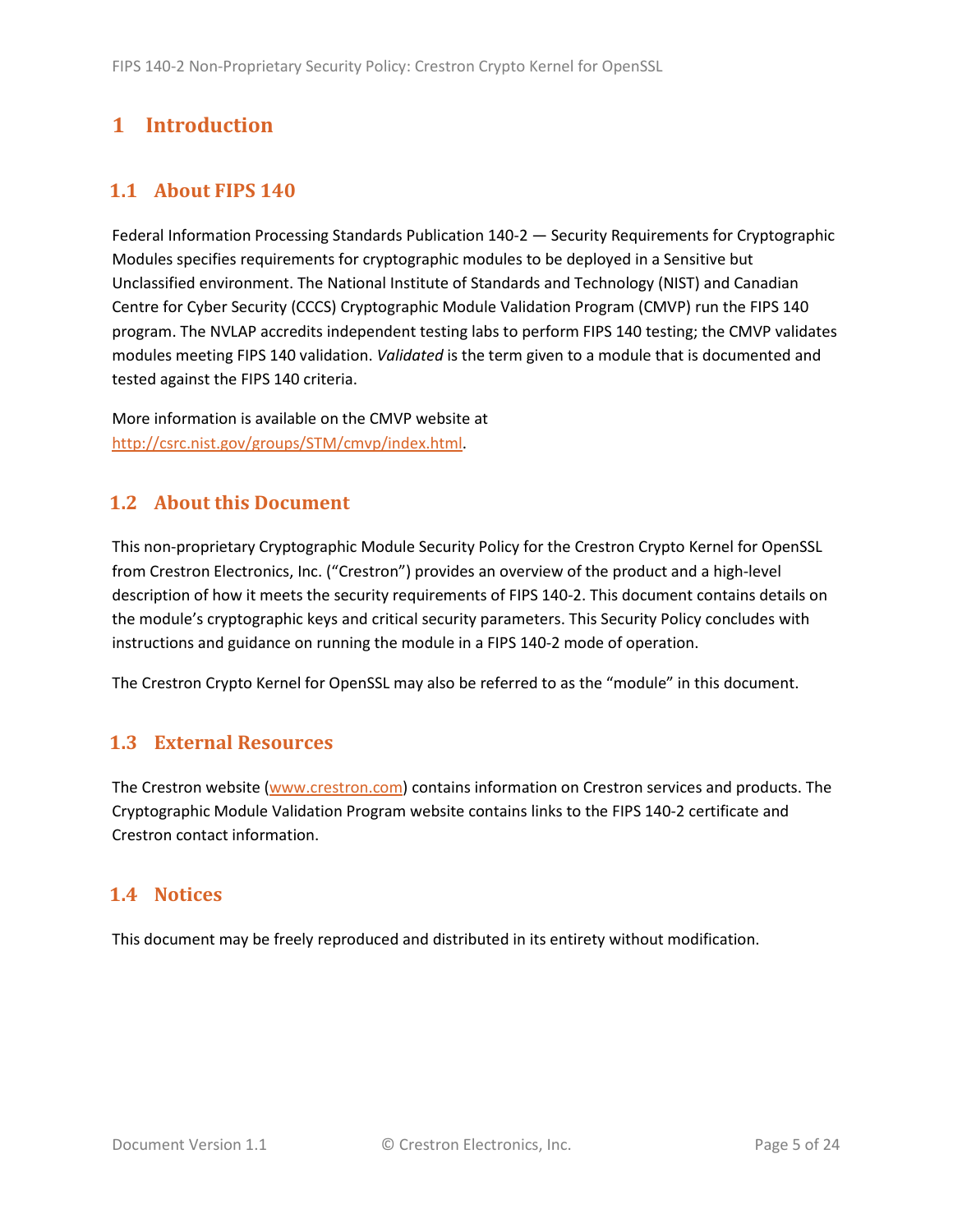# <span id="page-5-0"></span>**1.5 Acronyms**

| <b>Acronym</b> | <b>Term</b>                                    |
|----------------|------------------------------------------------|
| <b>AES</b>     | <b>Advanced Encryption Standard</b>            |
| <b>ANSI</b>    | American National Standards Institute          |
| <b>API</b>     | <b>Application Programming Interface</b>       |
| <b>CMVP</b>    | Cryptographic Module Validation Program        |
| CO             | Crypto Officer                                 |
| <b>CCCS</b>    | Canadian Centre for Cyber Security             |
| <b>CSP</b>     | <b>Critical Security Parameter</b>             |
| <b>DES</b>     | Data Encryption Standard                       |
| DH             | Diffie-Hellman                                 |
| <b>DRBG</b>    | Deterministic Random Bit Generator             |
| <b>DSA</b>     | Digital Signature Algorithm                    |
| EC             | <b>Elliptic Curve</b>                          |
| <b>EMC</b>     | <b>Electromagnetic Compatibility</b>           |
| <b>EMI</b>     | Electromagnetic Interference                   |
| <b>FCC</b>     | <b>Federal Communications Commission</b>       |
| <b>FIPS</b>    | <b>Federal Information Processing Standard</b> |
| <b>GPC</b>     | <b>General Purpose Computer</b>                |
| GUI            | <b>Graphical User Interface</b>                |
| <b>HMAC</b>    | (Keyed-) Hash Message Authentication Code      |
| <b>KAT</b>     | <b>Known Answer Test</b>                       |
| <b>MAC</b>     | <b>Message Authentication Code</b>             |
| <b>MD</b>      | <b>Message Digest</b>                          |
| <b>NIST</b>    | National Institute of Standards and Technology |
| <b>OS</b>      | <b>Operating System</b>                        |
| <b>PKCS</b>    | Public-Key Cryptography Standards              |
| <b>PRNG</b>    | Pseudo Random Number Generator                 |
| <b>PSS</b>     | Probabilistic Signature Scheme                 |
| <b>RNG</b>     | Random Number Generator                        |
| <b>RSA</b>     | Rivest, Shamir, and Adleman                    |
| <b>SHA</b>     | Secure Hash Algorithm                          |
| SSL            | Secure Sockets Layer                           |
| Triple-DES     | Triple Data Encryption Algorithm               |
| <b>TLS</b>     | <b>Transport Layer Security</b>                |
| <b>USB</b>     | <b>Universal Serial Bus</b>                    |

The following table defines acronyms found in this document:

**Table 1 – Acronyms and Terms**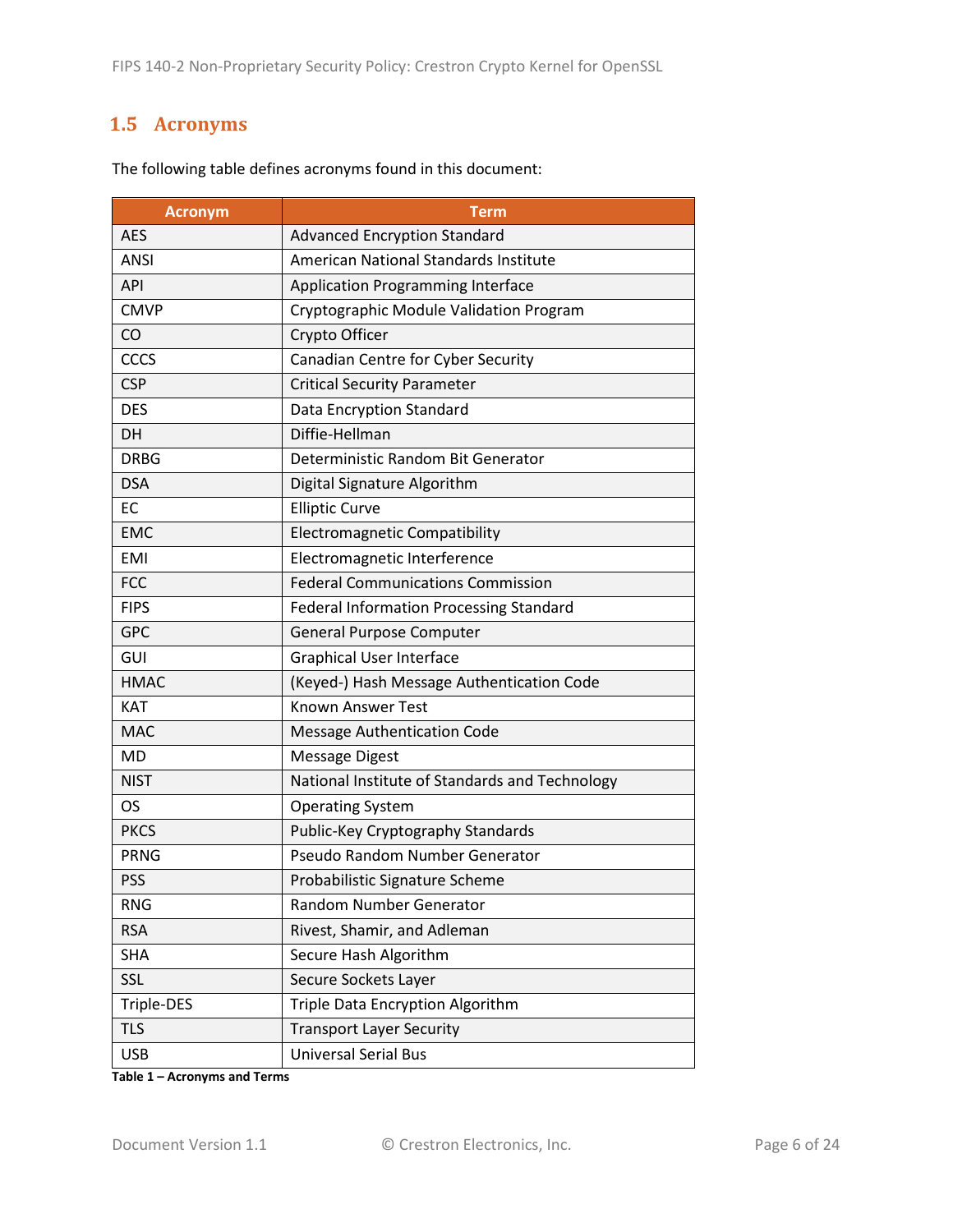# <span id="page-6-0"></span>**2 Crestron Crypto Kernel for OpenSSL**

## <span id="page-6-1"></span>**2.1 Cryptographic Module Specification**

The Crestron Crypto Kernel for OpenSSL is the cryptographic core of DM-NVX and features robust algorithm support, including Suite B algorithm compliance. This module offloads secure key management, data integrity, data at rest encryption, and secure communications to a trusted implementation.

The module's logical cryptographic boundary is the shared library files and their integrity check HMAC files. The module is a multi-chip standalone embodiment installed on a General Purpose Device.

All operations of the module occur via calls from host applications and their respective internal daemons/processes. As such there are no untrusted services calling the services of the module.

The module supports two modes of operation: Approved and non-Approved. The module will be in the FIPS-approved mode when all power up self-tests have completed successfully, and only Approved algorithms are invoked. See *Approved Cryptographic Algorithms* section below for a list of the supported Approved algorithms and *Non-Approved but Allowed Cryptographic Algorithms* for allowed algorithms. The non-Approved mode is entered when a non-Approved algorithm is invoked. See *Non-Approved Algorithms* for a list of non-Approved algorithms.

#### <span id="page-6-2"></span>**2.1.1 Validation Level Detail**

| <b>FIPS 140-2 Section Title</b>                              | <b>Validation Level</b> |
|--------------------------------------------------------------|-------------------------|
| Cryptographic Module Specification                           |                         |
| Cryptographic Module Ports and Interfaces                    |                         |
| Roles, Services, and Authentication                          |                         |
| <b>Finite State Model</b>                                    | 1                       |
| <b>Physical Security</b>                                     | N/A                     |
| <b>Operational Environment</b>                               | 1                       |
| Cryptographic Key Management                                 |                         |
| Electromagnetic Interference / Electromagnetic Compatibility |                         |
| Self-Tests                                                   | 1                       |
| Design Assurance                                             |                         |
| <b>Mitigation of Other Attacks</b>                           | N/A                     |

The following table lists the level of validation for each area in FIPS 140-2:

**Table 2 – Validation Level by FIPS 140-2 Section**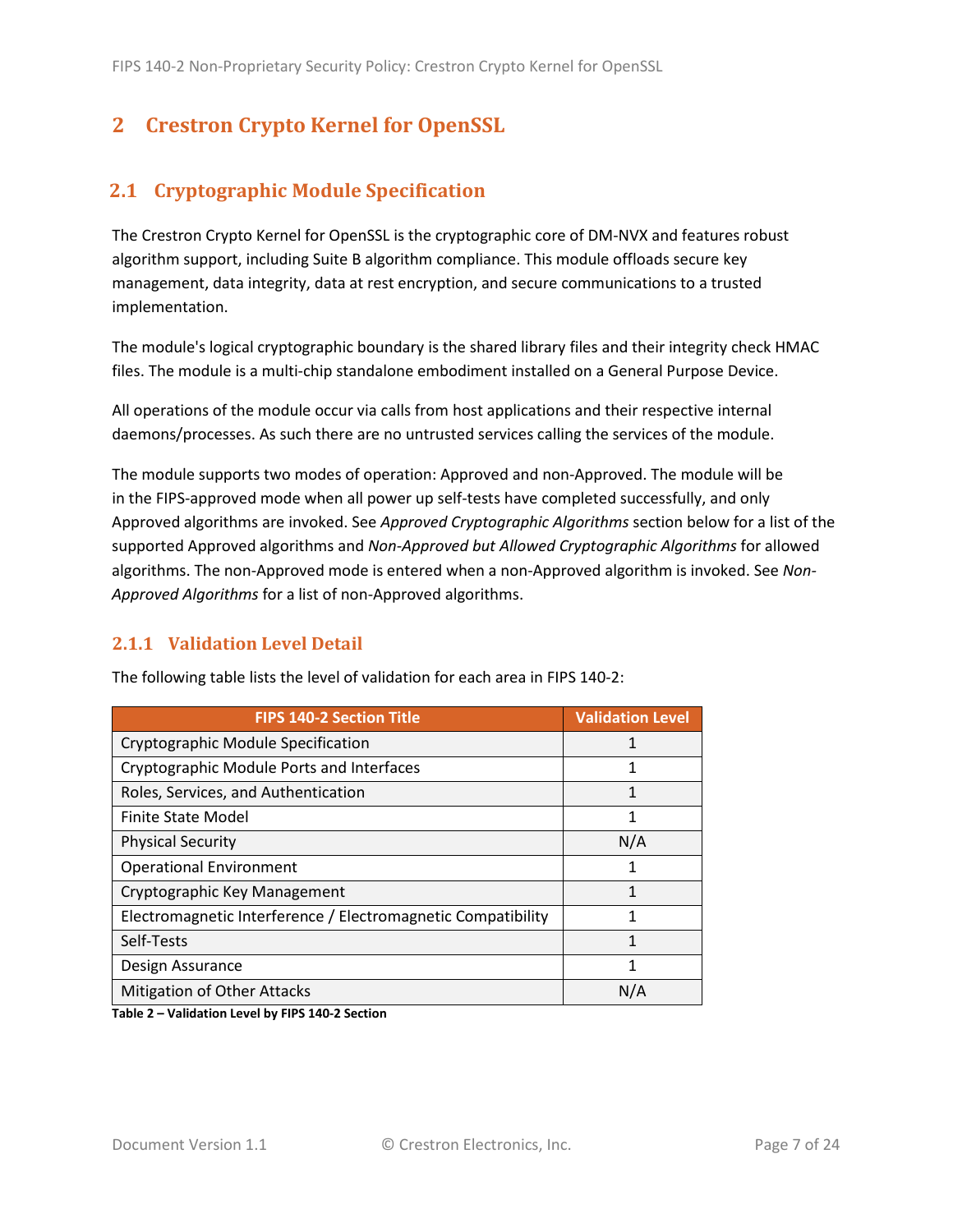# <span id="page-7-0"></span>**2.1.2 Approved Cryptographic Algorithms**

The module's cryptographic algorithm implementations have received the following certificate numbers from the Cryptographic Algorithm Validation Program:

| <b>Algorithm</b>                                                                   | <b>CAVP Certificate</b> |
|------------------------------------------------------------------------------------|-------------------------|
| <b>AES</b>                                                                         | 4750                    |
| ECB ( $e/d$ ; 128, 192, 256)                                                       |                         |
| CBC (e/d; 128, 192, 256)                                                           |                         |
| CFB1 (e/d; 128, 192, 256)                                                          |                         |
| CFB8 (e/d; 128, 192, 256)                                                          |                         |
| CFB128 (e/d; 128, 192, 256)<br>OFB (e/d; 128, 192, 256)                            |                         |
| <b>CTR</b> (ext only; 128, 192, 256)                                               |                         |
|                                                                                    |                         |
| CCM (KS: 128, 192, 256)                                                            |                         |
|                                                                                    |                         |
| <b>CMAC</b> (Generation/Verification) (KS: 128, 192, 256)                          |                         |
|                                                                                    |                         |
| <b>GCM</b> (KS: AES_128(e/d), AES_192(e/d), AES_256(e/d))                          |                         |
| HMAC-SHA-1, HMAC-SHA-224, HMAC-SHA-256, HMAC- SHA-384, HMAC-SHA-512                | 3164                    |
| <b>DSA</b>                                                                         | 1273                    |
| FIPS 186-4                                                                         |                         |
| PQG Gen: 2048 & 3072 (using SHA-2)                                                 |                         |
| PQG Ver: 1024, 2048 & 3072 (using SHA-1 and SHA-2)                                 |                         |
| Key Pair: 2048-bit & 3072-bit                                                      |                         |
| Sig Gen: 2048-bit & 3072-bit (using SHA-2)                                         |                         |
| Sig Ver: 1024-bit, 2048-bit & 3072-bit (using SHA-1 & SHA-2)                       |                         |
| <b>ECDSA</b>                                                                       | 1185                    |
| FIPS 186-4                                                                         |                         |
| PKG: Curves (P-224, P-256, P-384, P-521, K-233, K-283, K-409, K-571, B-233, B-283, |                         |
| B-409 & B-571)                                                                     |                         |
| Key Pair Generation: Curves All P, K & B                                           |                         |
| Sig Gen: (P-224, P-256, P-384, P-521, K-233, K-283, K-409, K-571, B-233, B-283, B- |                         |
| 409 & B-571) (SHA-2)                                                               |                         |
| Sig Ver: Curves (P-192, P224, P-256, P-384, P-521, K-163, K-233, K-283, K-409, K-  |                         |
| 571, B-163, B-233, B-283, B-409 & B-571) (using SHA-1 and SHA-2)                   |                         |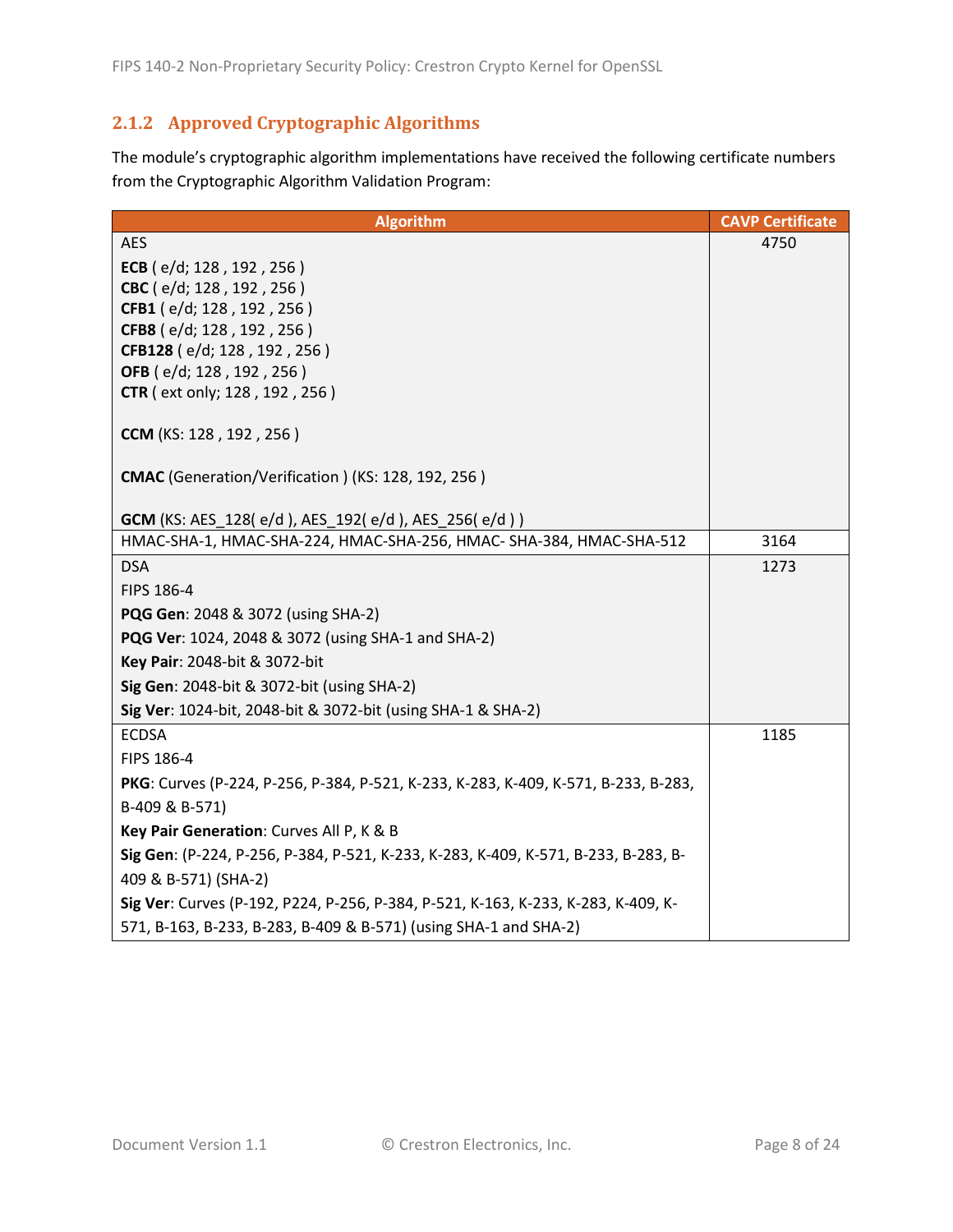| Algorithm                                                                 | <b>CAVP Certificate</b> |
|---------------------------------------------------------------------------|-------------------------|
| RSA (X9.31, PKCS #1.5, PSS)                                               | 2594                    |
| FIPS 186-2                                                                |                         |
| <b>ANSIX9.31</b>                                                          |                         |
| Sig Gen: 4096 bit (using SHA-2)                                           |                         |
| Sig Ver: 1024-bit, 1536-bit, 2048-bit, 3072-bit & 4096-bit (any SHA size) |                         |
|                                                                           |                         |
| <b>PKCS1 V15</b>                                                          |                         |
| Sig Gen: 4096-bit (using SHA-2)                                           |                         |
| Sig Ver: 1024-bit, 1536-bit, 2048-bit, 3072-bit & 4096-bit (any SHA size) |                         |
|                                                                           |                         |
| <b>PSS</b>                                                                |                         |
| Sig Gen: 4096-bit (using SHA-2)                                           |                         |
| Sig Ver: 1024-bit, 1536-bit, 2048-bit, 3072-bit & 4096-bit (any SHA size) |                         |
|                                                                           |                         |
| FIPS 186-4                                                                |                         |
| <b>ANSIX9.31</b>                                                          |                         |
| Sig Gen: 2048-bit & 3072-bit (using SHA-2)                                |                         |
| Sig Ver: 1024-bit, 2048-bit, & 3072-bit (any SHA size)                    |                         |
|                                                                           |                         |
| <b>PKCS1 V15</b>                                                          |                         |
| Sig Gen: 2048-bit & 3072-bit (using SHA-2)                                |                         |
| Sig Ver: 1024-bit, 2048-bit, & 3072-bit (any SHA size)                    |                         |
|                                                                           |                         |
| <b>PSS</b>                                                                |                         |
| Sig Gen: 2048-bit & 3072-bit (using SHA-2)                                |                         |
| Sig Ver: 1024-bit, 2048-bit, & 3072-bit (any SHA size)                    |                         |
| SHA-1, SHA-224, SHA-256, SHA-384, SHA-512                                 | 3893                    |
| Triple-DES                                                                | 2524                    |
| TECB(KO 1 e/d, KO 2 d only)                                               |                         |
| TCBC(KO 1 e/d, KO 2 d only)                                               |                         |
| TCFB1(KO 1 e/d, KO 2 d only)                                              |                         |
| TCFB8(KO 1 e/d, KO 2 d only)                                              |                         |
| TCFB64(KO 1 e/d, KO 2 d only)                                             |                         |
| TOFB(KO 1 e/d, KO 2 d only)                                               |                         |
| CMAC(KS: 3-Key; Generation/Verification; Block Size(s): Full / Partial )  |                         |
| SP 800-90 DRBG (Hash_DRBG, HMAC_DRBG, CTR_DRBG)                           | 1631                    |
| <b>CKG</b>                                                                | Vendor Affirmed         |
|                                                                           |                         |

**Table 3 – FIPS-Approved Algorithm Certificates**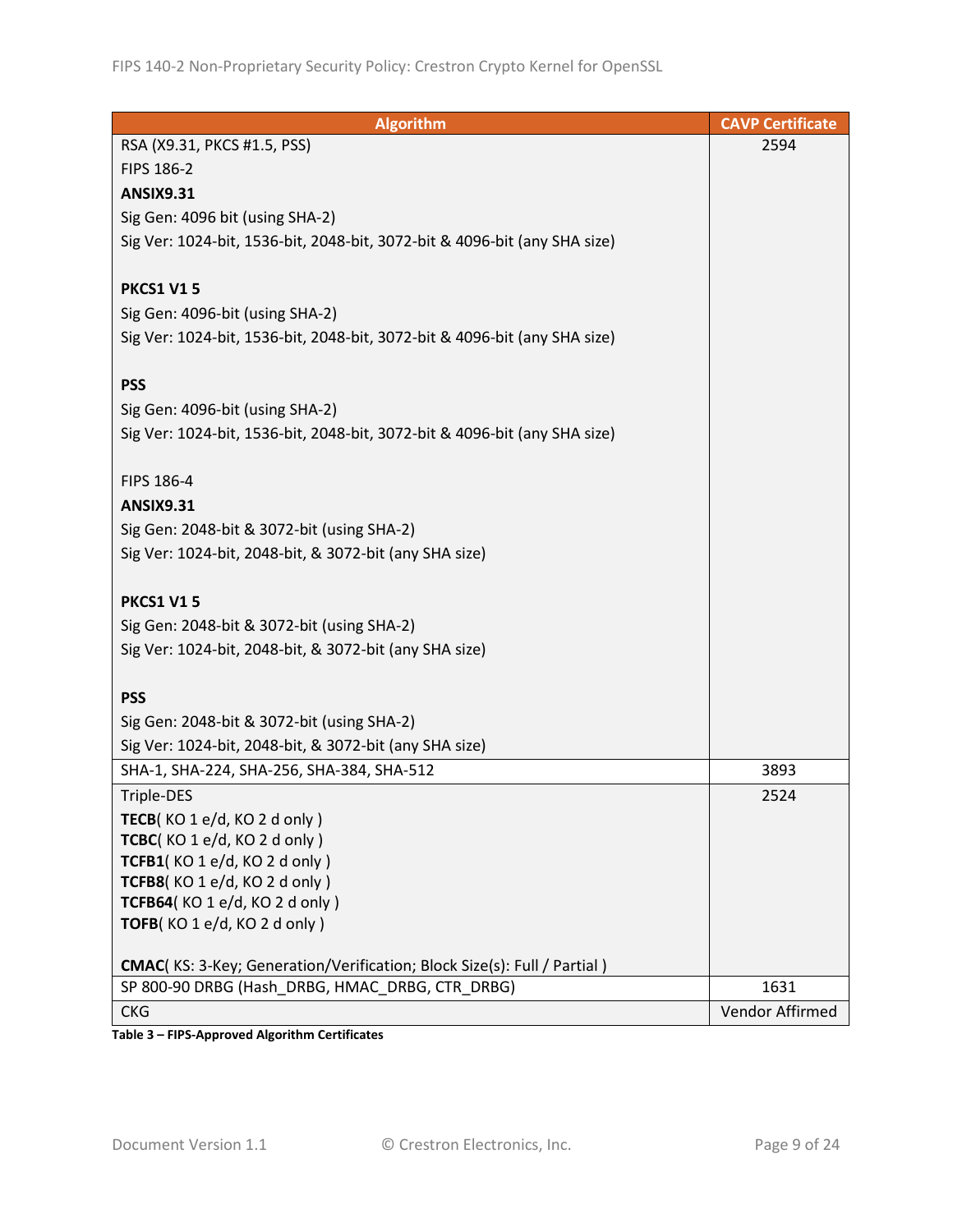#### <span id="page-9-0"></span>**2.1.3 Non-Approved Algorithms**

The module supports a non-approved mode of operation. The algorithms listed in this section are not to be used by the operator in the FIPS Approved mode of operation.

The following algorithms shall not be used:

- AES XTS (  $(KS: XTS_128$  (  $(e/d)$   $(f/p)$  )  $KS: XTS_256$  ( $(e/d)$   $(f/p)$  ).
- EC Diffie Hellman
- RSA (key wrapping; key establishment methodology provides up to 256 bits of encryption strength)

The following algorithms are disallowed as of January 1, 2016 per the NIST SP 800-131A algorithm transitions:

- Random Number Generator Based on ANSI X9.31 Appendix A.2.4
- Two-Key Triple DES Encryption
- Dual EC DRBG

The following algorithms are disallowed as of January 1, 2014 per the NIST SP 800-131A algorithm transitions:

| <b>FIPS 186-4 DSA</b> | PQG Gen 1024-bit (any SHA size), 2048-bit & 3072-bit using SHA-1<br>Key Gen 1024-bit (any SHA size), 2048-bit & 3072-bit using SHA-1<br>Sig Gen 1024-bit (any SHA size), 2048-bit & 3072-bit using SHA-1 |
|-----------------------|----------------------------------------------------------------------------------------------------------------------------------------------------------------------------------------------------------|
| <b>FIPS 186-2 DSA</b> | PQG Gen 1024-bit (any SHA size)<br>Key Gen 1024-bit<br>Sig Gen 1024-bit (any SHA size), 2048-bit & 3072-bit using SHA-1                                                                                  |
| <b>FIPS 186-2 RSA</b> | <b>ANSIX9.31</b><br>Key Gen 1024 & 1536<br><b>ANSIX9.31</b>                                                                                                                                              |
|                       | Sig Gen 1024 & 1536 (any SHA size); 2048, 3072 & 4096 using SHA-1                                                                                                                                        |
|                       | <b>PKCSI V15</b><br>Sig Gen 1024 & 1536 (any SHA size); 2048, 3072 & 4096 using SHA-1                                                                                                                    |
|                       | <b>PSS</b><br>Sig Gen 1024 & 1536 (any SHA size); 2048, 3072 & 4096 using SHA-1                                                                                                                          |
| <b>FIPS 186-4 RSA</b> | <b>ANSIX9.31</b><br>Sig Gen 1024 using SHA-1                                                                                                                                                             |

#### **PKCSI V1 5**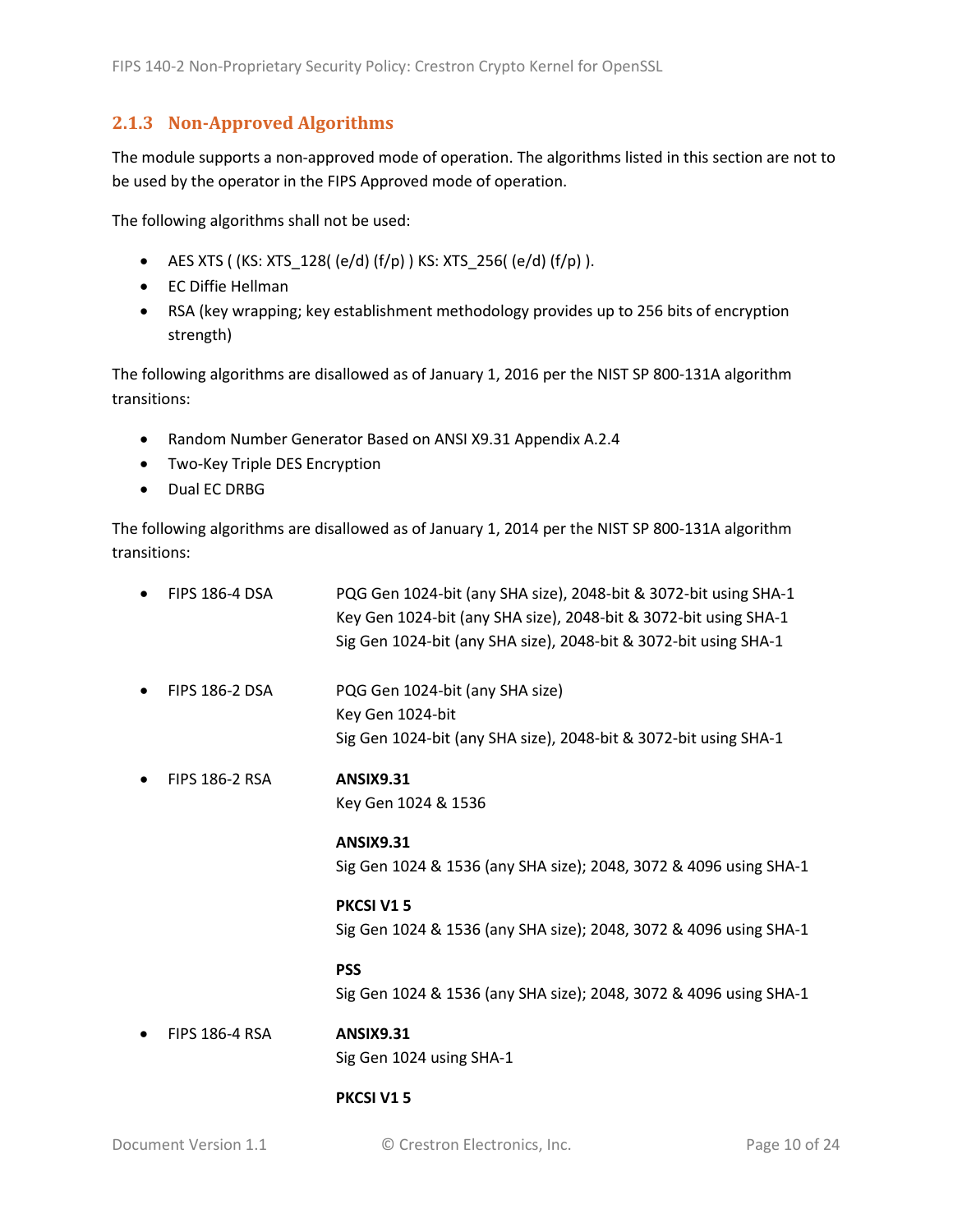Sig Gen 1024 using SHA-1 **PSS** Sig Gen 1024 using SHA-1 • FIPS 186-2 ECDSA **Key Pair Generation: Curves** P-192, K-163 & B-163 **Sig Gen Curves** All P, K & B • FIPS 186-4 ECDSA **Key Pair Generation: Curves** P-192, K-163 & B-163 **Sig Gen Curves** P-224, P-256, P-384, P-521, K-233, K-283, K-409, K-571, B-233, B-283, B-409 & B-571) (using SHA-1)

P-192-, K-163 & B-163 (any SHA size)

• CVL (ECC CDH KAS)

The following algorithms are disallowed as of September 1, 2020 per the FIPS 186-2 transitions:

- FIPS 186-2 RSA (X9.31, PKCS #1.5, PSS)
	- o **ANSIX9.31**
		- Key Gen: 2048-bit, 3072-bit & 4096-bit
		- Sig Gen: 2048-bit, 3072-bit (any SHA size)
		- Sig Gen: 4096-bit using SHA-1

#### o **PKCS1 V1 5**

- Sig Gen: 2048-bit, 3072-bit (any SHA size)
- Sig Gen: 4096-bit using SHA-1
- o **PSS**
	- Sig Gen: 2048-bit, 3072-bit (any SHA size)
	- Sig Gen: 4096-bit using SHA-1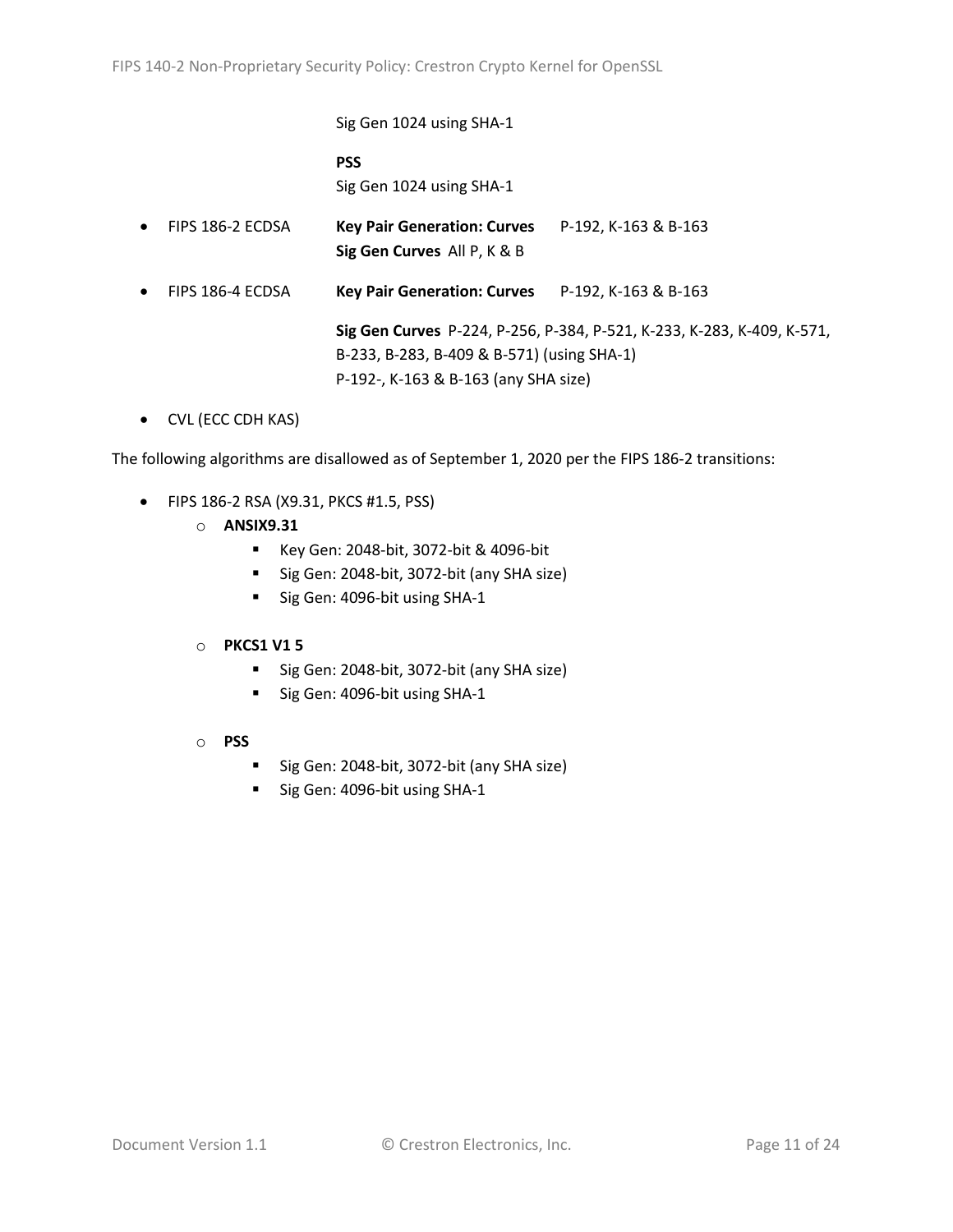FIPS 140-2 Non-Proprietary Security Policy: Crestron Crypto Kernel for OpenSSL

## <span id="page-11-0"></span>**2.2 Module Interfaces**

The figure below shows the module's physical and logical block diagram:



<span id="page-11-1"></span>

The interfaces (ports) for the physical boundary include the computer keyboard port, mouse port, network port, USB ports, display and power plug. When operational, the module does not transmit any information across these physical ports because it is a software cryptographic module. Therefore, the module's interfaces are purely logical and are provided through the Application Programming Interface (API) that a calling daemon can operate. The logical interfaces expose services that applications directly call, and the API provides functions that may be called by a referencing application (see Sectio[n 2.3](#page-12-0) – [Roles, Services, and Authentication](#page-12-0) for the list of available functions). The module distinguishes between logical interfaces by logically separating the information according to the defined API.

The API provided by the module is mapped onto the FIPS 140-2 logical interfaces: data input, data output, control input, and status output. Each of the FIPS 140-2 logical interfaces relates to the module's callable interface, as follows: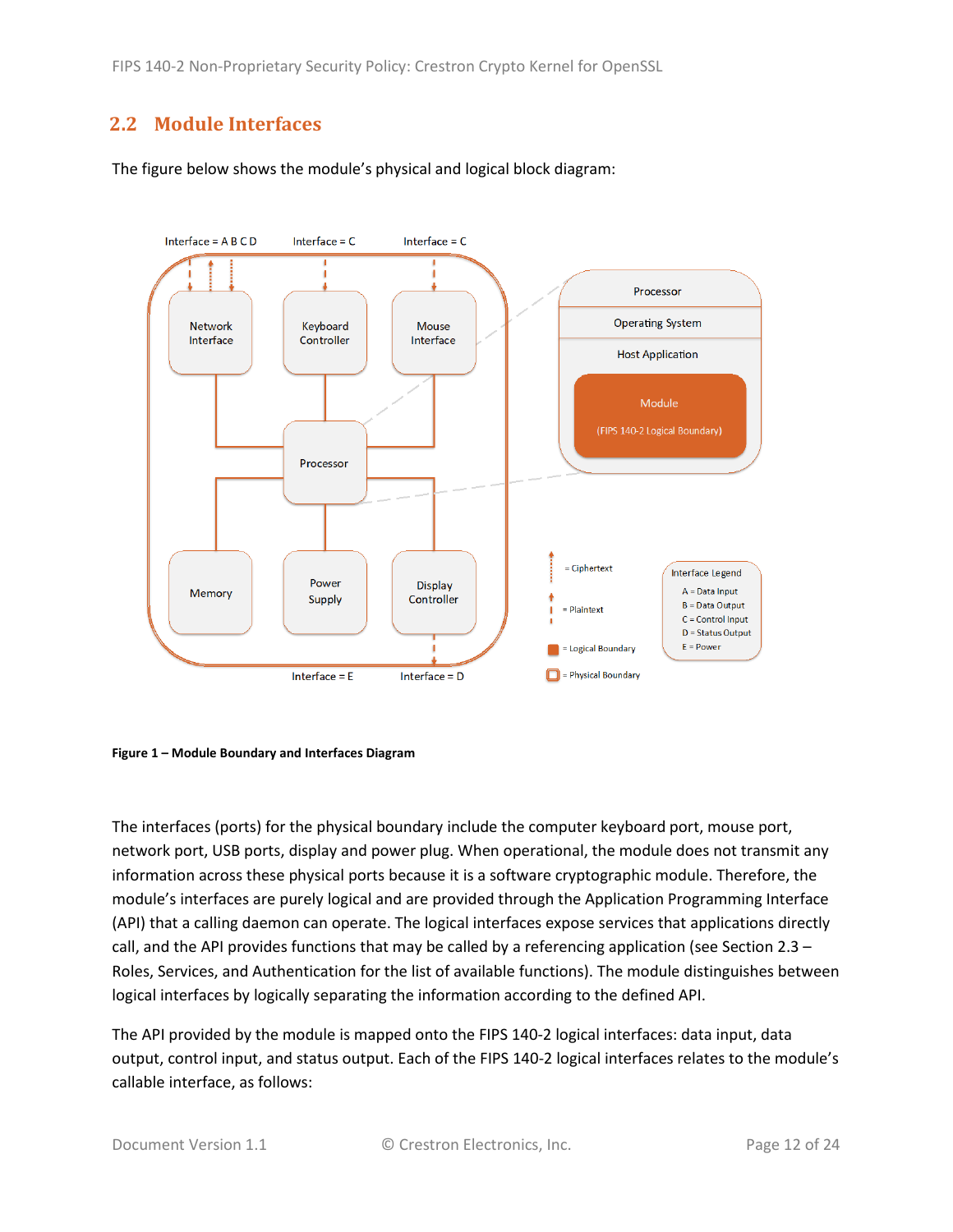| FIPS 140-2 Interface | <b>Logical Interface</b>          | <b>Module Physical Interface</b> |
|----------------------|-----------------------------------|----------------------------------|
| Data Input           | Input parameters of API function  | Network Interface                |
|                      | calls                             |                                  |
| Data Output          | Output parameters of API function | Network Interface                |
|                      | calls                             |                                  |
| Control Input        | API function calls                | Keyboard Interface, Mouse        |
|                      |                                   | Interface                        |
| <b>Status Output</b> | For FIPS mode, function calls     | Display Controller               |
|                      | returning status information and  |                                  |
|                      | return codes provided by API      |                                  |
|                      | function calls.                   |                                  |
| Power                | None                              | Power Supply                     |

**Table 4 – Logical Interface / Physical Interface Mapping**

As shown in Figure 1 – [Module Boundary and Interfaces Diagram](#page-11-1) and Table 5 – Module [Services, Roles,](#page-13-3) [and Descriptions,](#page-13-3) the output data path is provided by the data interfaces and is logically disconnected from processes performing key generation or zeroization. No key information will be output through the data output interface when the module zeroizes keys.

## <span id="page-12-0"></span>**2.3 Roles, Services, and Authentication**

The module supports a Crypto Officer and a User role. The module does not support a Maintenance role. The User and Crypto-Officer roles are implicitly assumed by the entity accessing services implemented by the Module.

#### <span id="page-12-1"></span>**2.3.1 Operator Services and Descriptions**

The module supports services that are available to users in the various roles. All of the services are described in detail in the module's user documentation. The following table shows the services available to the various roles and the access to cryptographic keys and CSPs resulting from services:

| <b>Service</b>           | <b>Roles</b>   | <b>CSP / Algorithm</b>                  | <b>Permission</b>  |
|--------------------------|----------------|-----------------------------------------|--------------------|
| Module initialization    | Crypto         | None                                    | CO:                |
|                          | <b>Officer</b> |                                         | execute            |
|                          |                |                                         |                    |
| Symmetric                | User           | AES Key, Triple-DES Key                 | User:              |
| encryption/decryption    |                |                                         | read/write/execute |
| Digital signature        | User           | RSA Private Key, DSA Private Key, ECDSA | User:              |
| generation               |                | Private Key                             | read/write/execute |
| <b>Digital Signature</b> | User           | RSA Public Key, DSA Public Key, ECDSA   | User:              |
| verification             |                | Public Key                              | read/write/execute |
| Symmetric key            | User           | AES Key, Triple-DES Key                 | User:              |
| generation               |                |                                         | read/write/execute |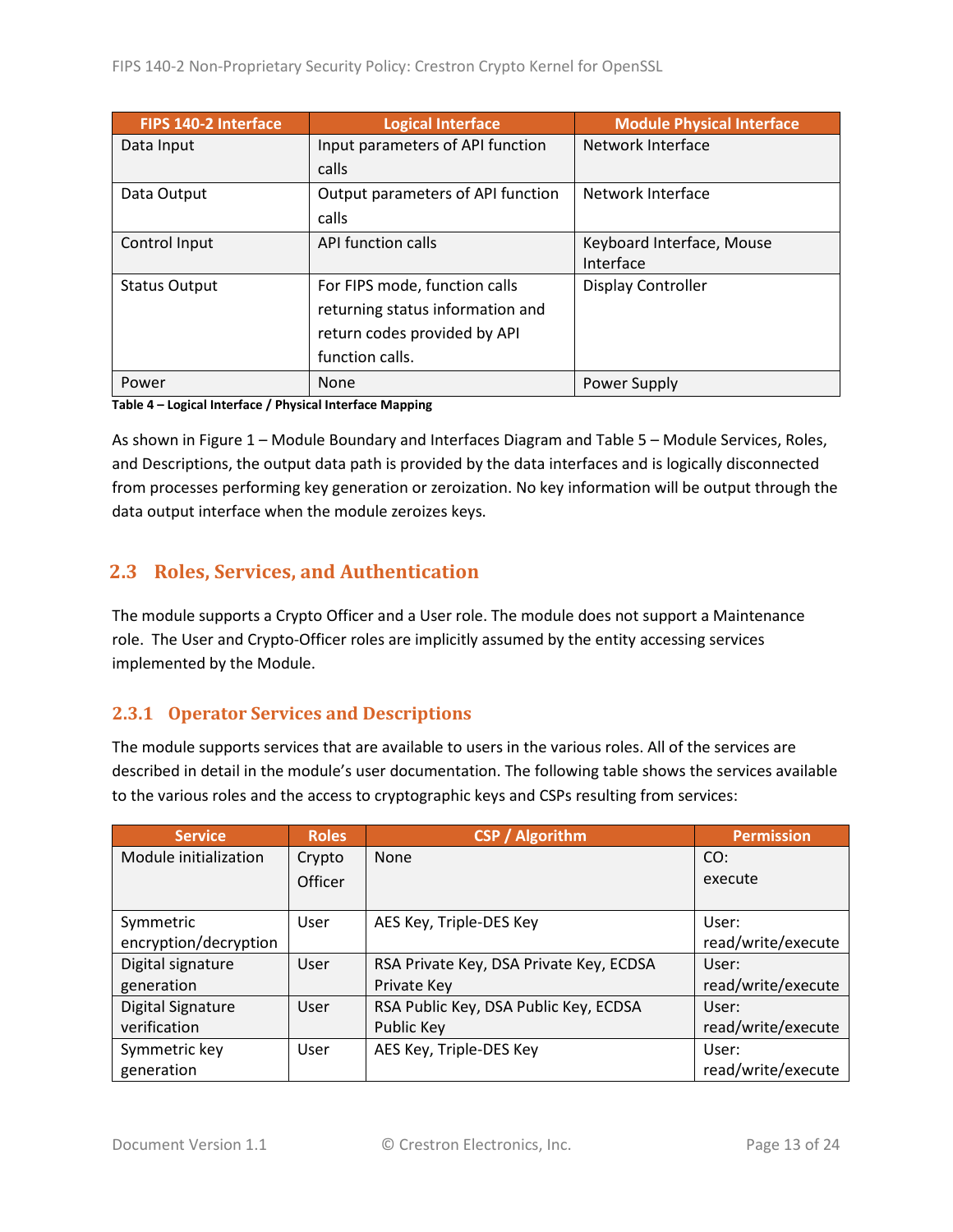| <b>Service</b>       | <b>Roles</b>   | <b>CSP</b> / Algorithm                 | <b>Permission</b>  |
|----------------------|----------------|----------------------------------------|--------------------|
| Asymmetric key       | User           | DSA Private Key, ECDSA Private Key     | User:              |
| generation           |                |                                        | read/write/execute |
| Keyed Hash (HMAC)    | User           | <b>HMAC Key</b>                        | User:              |
|                      |                | HMAC SHA-1, HMAC SHA-224, HMAC SHA-    | read/write/execute |
|                      |                | 256, HMAC SHA-384, HMAC SHA-512        |                    |
| Message digest (SHS) | User           | SHA-1, SHA-224, SHA-256, SHA-384, SHA- | User:              |
|                      |                | 512                                    | read/write/execute |
| Random number        | User           | DRBG Internal State, DRBG Entropy      | User:              |
| generation           |                |                                        | read/write/execute |
| Show status          | Crypto         | <b>None</b>                            | User and CO:       |
|                      | <b>Officer</b> |                                        | execute            |
|                      | User           |                                        |                    |
| Self test            | User           | None                                   | User:              |
|                      |                |                                        | read/execute       |
| Zeroize              | Crypto         | All CSPs                               | CO:                |
|                      | Officer        |                                        | read/write/execute |
|                      | User           |                                        |                    |

<span id="page-13-3"></span>**Table 5 – Module Services, Roles, and Descriptions**

The operator is required to review the sections *Approved Cryptographic Algorithms*, *Non-Approved but Allowed Cryptographic Algorithms*, *Non-Approved Cryptographic Algorithms*, and *Guidance and Secure Operation* to ensure only approved algorithms are used

## <span id="page-13-0"></span>**2.3.2 Operator Authentication**

As required by FIPS 140-2, there are two roles (a Crypto Officer role and User role) in the module that operators may assume. As allowed by Level 1, the module does not support authentication to access services. As such, there are no applicable authentication policies. Access control policies are implicitly defined by the services available to the roles as specified in Table 5 – Module [Services, Roles,](#page-13-3) and [Descriptions.](#page-13-3)

# <span id="page-13-1"></span>**2.4 Physical Security**

This section of requirements does not apply to this module. The module is a software-only module and does not implement any physical security mechanisms.

# <span id="page-13-2"></span>**2.5 Operational Environment**

The module operates on a general purpose computer (GPC) running a general purpose operating system (GPOS). For FIPS purposes, the module is running on this operating system in single user mode and does not require any additional configuration to meet the FIPS requirements.

The module was tested on the following platform: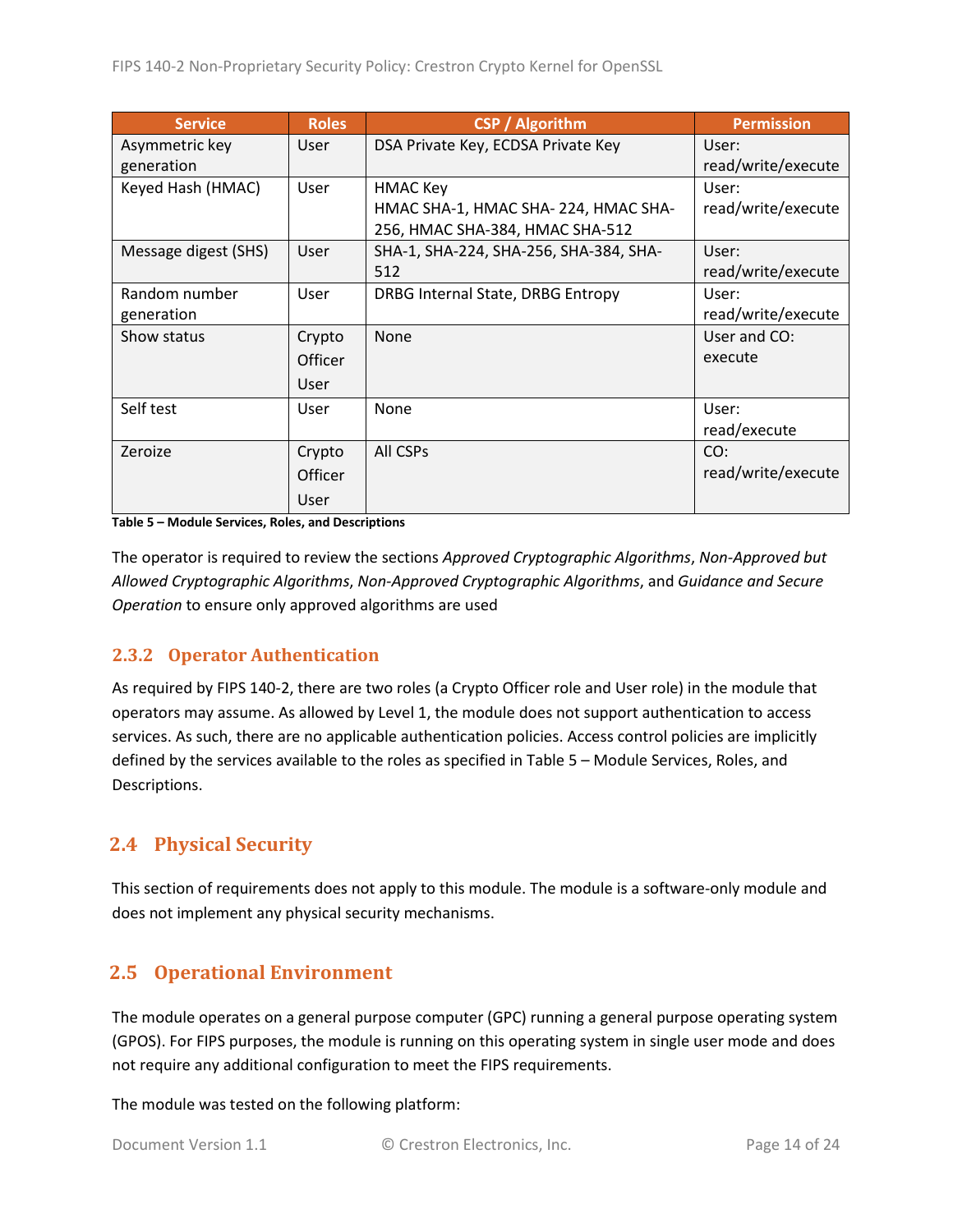• CentOS 7.3 running on a Dell Optiplex 755 with an Intel Celeron processor

The cryptographic module is also supported on the following operating environments for which operational testing and algorithm testing was not performed:

• Yocto Linux v4.1.0 running on a Dell Optiplex 755 with an Intel Celeron processor

Compliance is maintained for other versions of the respective operating system family where the binary is unchanged. No claim can be made as to the correct operation of the module or the security strengths of the generated keys when ported to an operational environment which is not listed on the validation certificate.

The GPC(s) used during testing met Federal Communications Commission (FCC) FCC Electromagnetic Interference (EMI) and Electromagnetic Compatibility (EMC) requirements for business use as defined by 47 Code of Federal Regulations, Part15, Subpart B. FIPS 140-2 validation compliance is maintained when the module is operated on other versions of the GPOS running in single user mode, assuming that the requirements outlined in NIST IG G.5 are met.

## <span id="page-14-0"></span>**2.6 Cryptographic Key Management**

| <b>Keys and CSPs</b> | <b>Storage</b><br><b>Locations</b> | <b>Storage</b><br><b>Method</b> | <b>Input</b><br><b>Method</b> | <b>Output</b><br><b>Method</b> | <b>Zeroization</b> | <b>Access</b> |
|----------------------|------------------------------------|---------------------------------|-------------------------------|--------------------------------|--------------------|---------------|
| AES Key (128,        | <b>RAM</b>                         | Plaintext                       | API call                      | None                           | power cycle        | CO: RWD       |
| 192, 256 bits)       |                                    |                                 | parameter                     |                                | cleanse()          |               |
|                      |                                    |                                 |                               |                                |                    | U: RWD        |
| Encrypt/Decrypt      |                                    |                                 |                               |                                |                    |               |
| operations           |                                    |                                 |                               |                                |                    |               |
| Used to generate     |                                    |                                 |                               |                                |                    |               |
| and verify MACs      |                                    |                                 |                               |                                |                    |               |
| with AES as part     |                                    |                                 |                               |                                |                    |               |
| of the CMAC          |                                    |                                 |                               |                                |                    |               |
| algorithm.           |                                    |                                 |                               |                                |                    |               |

The table below provides a complete list of Critical Security Parameters used within the module: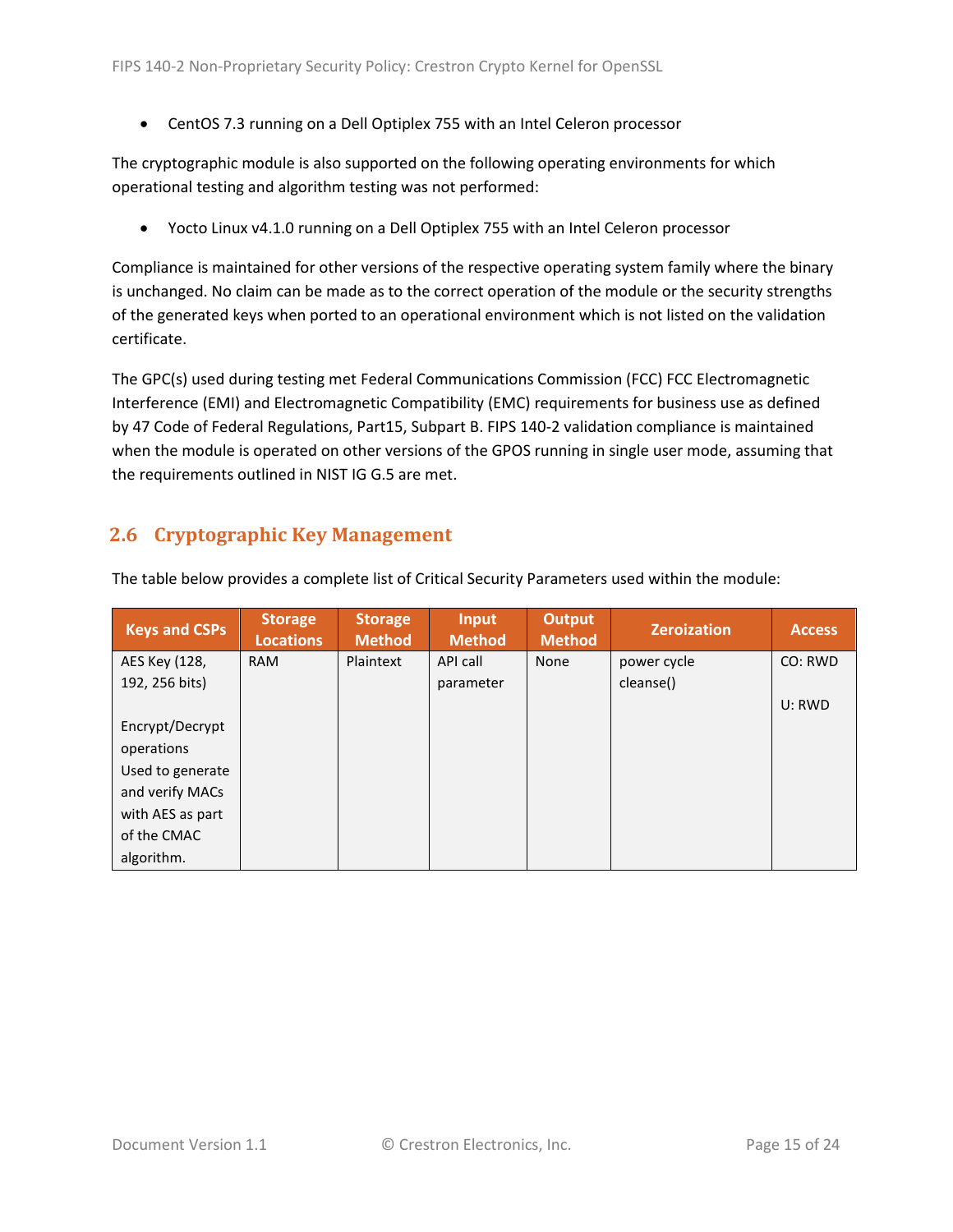| <b>Keys and CSPs</b>  | <b>Storage</b><br><b>Locations</b> | <b>Storage</b><br><b>Method</b> | <b>Input</b><br><b>Method</b> | <b>Output</b><br><b>Method</b> | <b>Zeroization</b> | <b>Access</b> |
|-----------------------|------------------------------------|---------------------------------|-------------------------------|--------------------------------|--------------------|---------------|
| Triple-DES Key        | <b>RAM</b>                         | Plaintext                       | API call                      | None                           | power cycle        | CO: RWD       |
| (168 bits)            |                                    |                                 | parameter                     |                                | cleanse()          |               |
|                       |                                    |                                 |                               |                                |                    | U: RWD        |
| Used for              |                                    |                                 |                               |                                |                    |               |
| Encrypt/Decrypt       |                                    |                                 |                               |                                |                    |               |
| operations.           |                                    |                                 |                               |                                |                    |               |
| Used for              |                                    |                                 |                               |                                |                    |               |
| generating and        |                                    |                                 |                               |                                |                    |               |
| verifying MACs        |                                    |                                 |                               |                                |                    |               |
| with Triple-DES       |                                    |                                 |                               |                                |                    |               |
| as part of the        |                                    |                                 |                               |                                |                    |               |
| CMAC algorithm.       |                                    |                                 |                               |                                |                    |               |
| RSA Public Key        | <b>RAM</b>                         | Plaintext                       | <b>API call</b>               | API call                       | power cycle        | CO: RWD       |
| (1024, 1536,          |                                    |                                 | parameter                     | parameter                      | cleanse()          |               |
| 2048, 3072, 4096      |                                    |                                 |                               |                                |                    | U: RWD        |
| bits)                 |                                    |                                 |                               |                                |                    |               |
|                       |                                    |                                 |                               |                                |                    |               |
| <b>RSA</b>            |                                    |                                 |                               |                                |                    |               |
| public/private        |                                    |                                 |                               |                                |                    |               |
| keys used to sign     |                                    |                                 |                               |                                |                    |               |
| and verify data.      |                                    |                                 |                               |                                |                    |               |
| RSA Private Key       | <b>RAM</b>                         | Plaintext                       | API call                      | API call                       | power cycle        | CO: RWD       |
| (2048, 3072,          |                                    |                                 | parameter                     | parameter                      | cleanse()          |               |
| 4096 bits)            |                                    |                                 |                               |                                |                    | U: RWD        |
| <b>RSA</b>            |                                    |                                 |                               |                                |                    |               |
| public/private        |                                    |                                 |                               |                                |                    |               |
| keys used to sign     |                                    |                                 |                               |                                |                    |               |
| and verify data.      |                                    |                                 |                               |                                |                    |               |
| <b>DSA Public Key</b> | <b>RAM</b>                         | Plaintext                       | API call                      | API call                       | power cycle        | CO: RWD       |
| (1024, 2048, and      |                                    |                                 | parameter                     | parameter                      | cleanse()          |               |
| 3072 bits)            |                                    |                                 |                               |                                |                    | U: RWD        |
|                       |                                    |                                 |                               |                                |                    |               |
| <b>DSA</b>            |                                    |                                 |                               |                                |                    |               |
| public/private        |                                    |                                 |                               |                                |                    |               |
| keys used to sign     |                                    |                                 |                               |                                |                    |               |
| and verify data.      |                                    |                                 |                               |                                |                    |               |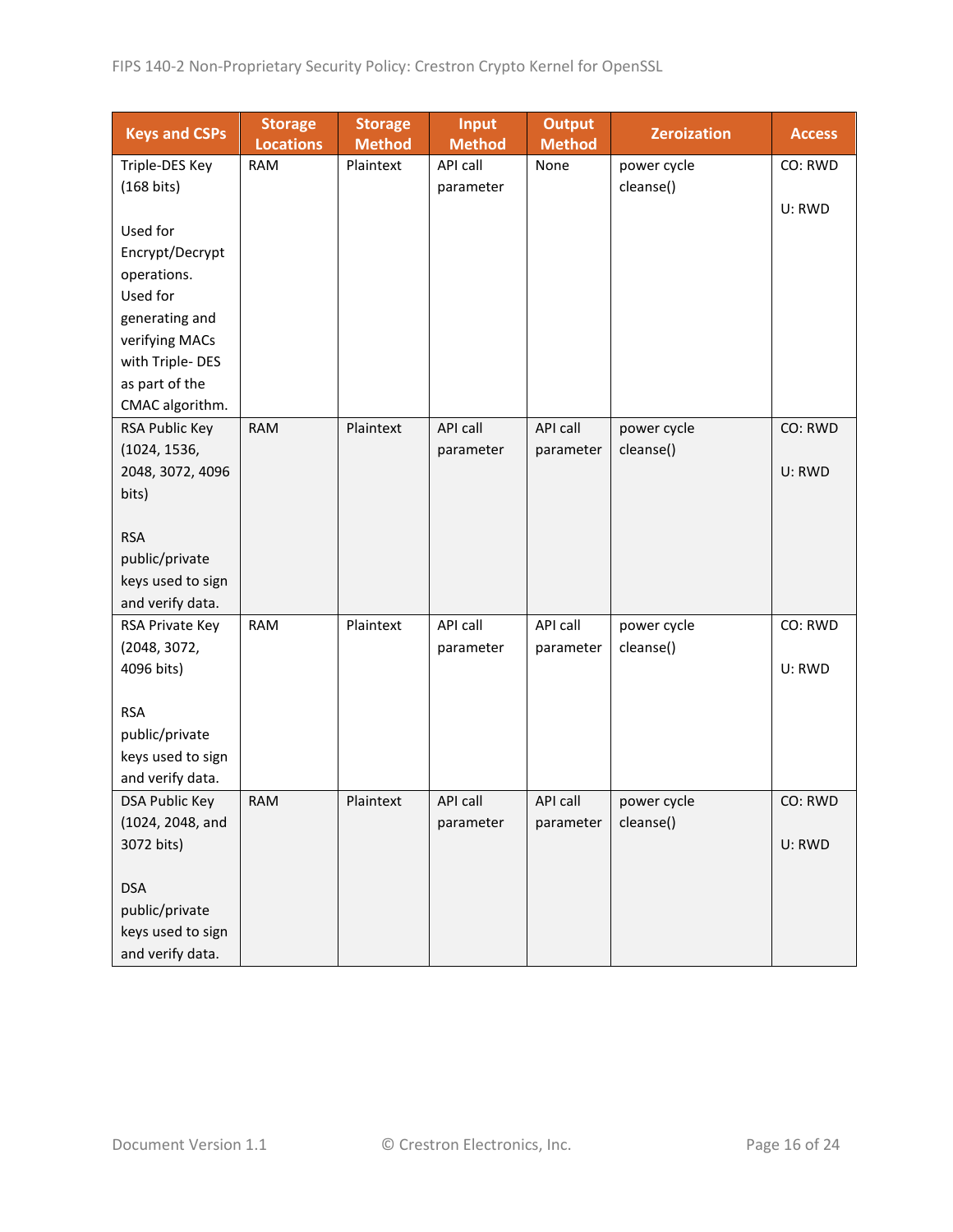| <b>Keys and CSPs</b>              | <b>Storage</b><br><b>Locations</b> | <b>Storage</b><br><b>Method</b> | <b>Input</b><br><b>Method</b> | <b>Output</b><br><b>Method</b> | <b>Zeroization</b> | <b>Access</b> |
|-----------------------------------|------------------------------------|---------------------------------|-------------------------------|--------------------------------|--------------------|---------------|
| DSA Private Key                   | <b>RAM</b>                         | Plaintext                       | API call                      | API call                       | power cycle        | CO: RWD       |
| (2048, and 3072                   |                                    |                                 | parameter                     | parameter                      | cleanse()          |               |
| bits)                             |                                    |                                 |                               |                                |                    | U: RWD        |
|                                   |                                    |                                 |                               |                                |                    |               |
| <b>DSA</b>                        |                                    |                                 |                               |                                |                    |               |
| public/private                    |                                    |                                 |                               |                                |                    |               |
| keys used to sign                 |                                    |                                 |                               |                                |                    |               |
| and verify data.                  |                                    |                                 |                               |                                |                    |               |
| НМАС Кеу (≥ 112                   | <b>RAM</b>                         | Plaintext                       | API call                      | API call                       | power cycle        | CO: RWD       |
| bits)                             |                                    |                                 | parameter                     | parameter                      | cleanse()          |               |
|                                   |                                    |                                 |                               |                                |                    | U: RWD        |
| HMAC keys used<br>to generate and |                                    |                                 |                               |                                |                    |               |
| verify MACs on                    |                                    |                                 |                               |                                |                    |               |
| data.                             |                                    |                                 |                               |                                |                    |               |
| <b>Integrity Key</b>              | Module                             | Plaintext                       | None                          | None                           | None               | CO: RWD       |
|                                   | Binary                             |                                 |                               |                                |                    |               |
|                                   |                                    |                                 |                               |                                |                    | U: RWD        |
| <b>ECDSA Private</b>              | <b>RAM</b>                         | Plaintext                       | API call                      | API call                       | power cycle        | CO: RWD       |
| Key (PKG: Curves                  |                                    |                                 | parameter                     | parameter                      | cleanse()          |               |
| (P-224, P-256, P-                 |                                    |                                 |                               |                                |                    | U: RWD        |
| 384, P-521, K-                    |                                    |                                 |                               |                                |                    |               |
| 233, K-283, K-                    |                                    |                                 |                               |                                |                    |               |
| 409, K-571, B-                    |                                    |                                 |                               |                                |                    |               |
| 233, B-283, B-                    |                                    |                                 |                               |                                |                    |               |
| 409 & B-571)                      |                                    |                                 |                               |                                |                    |               |
| PKV: Curves All                   |                                    |                                 |                               |                                |                    |               |
| <b>P, K &amp; B</b>               |                                    |                                 |                               |                                |                    |               |
| $\mathcal{E}$                     |                                    |                                 |                               |                                |                    |               |
| <b>ECDSA</b> keys                 |                                    |                                 |                               |                                |                    |               |
| public/private                    |                                    |                                 |                               |                                |                    |               |
| keys used to sign                 |                                    |                                 |                               |                                |                    |               |
| and verify data.                  |                                    |                                 |                               |                                |                    |               |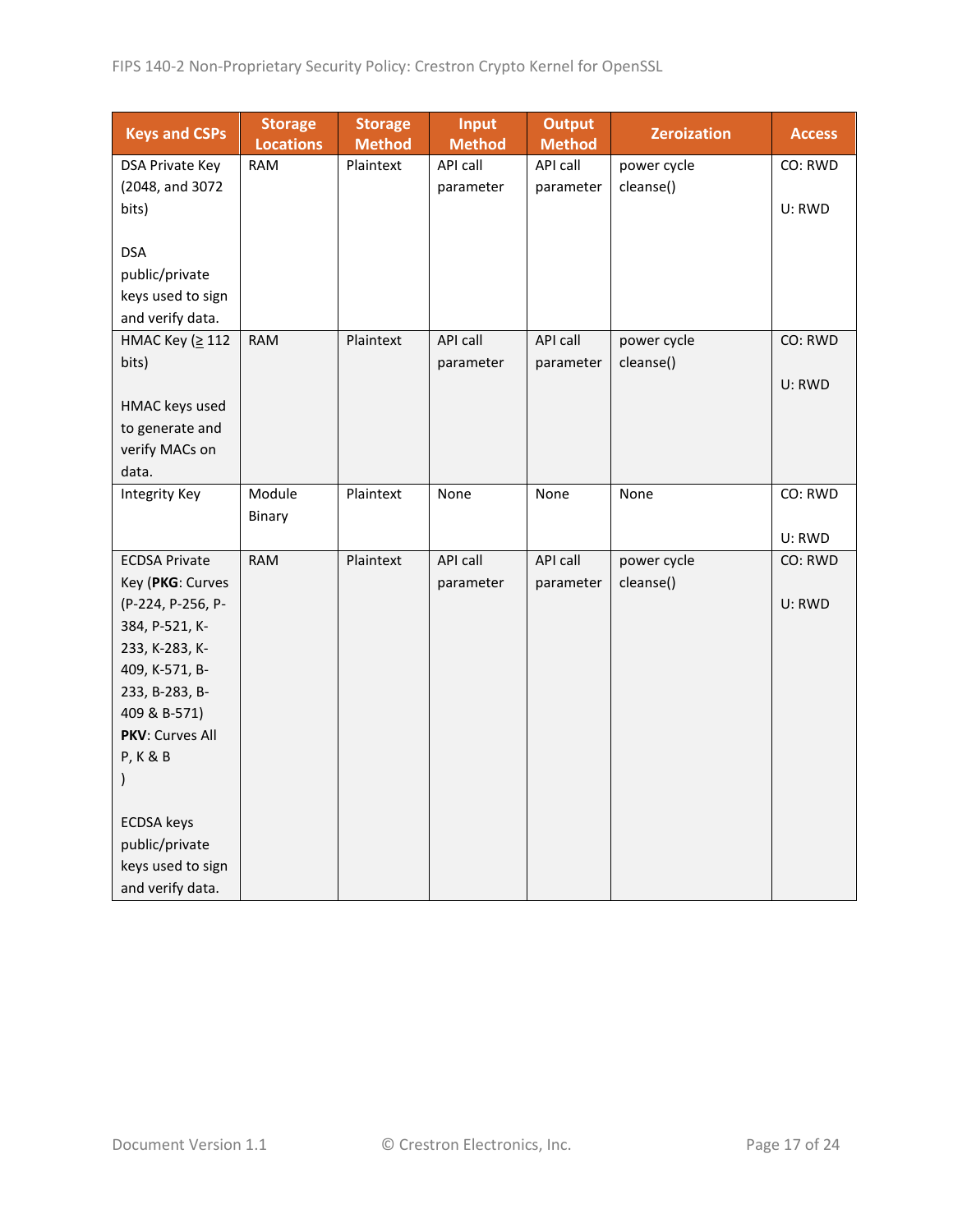| <b>Keys and CSPs</b>    | <b>Storage</b><br><b>Locations</b> | <b>Storage</b><br><b>Method</b> | <b>Input</b><br><b>Method</b> | <b>Output</b><br><b>Method</b> | <b>Zeroization</b> | <b>Access</b> |
|-------------------------|------------------------------------|---------------------------------|-------------------------------|--------------------------------|--------------------|---------------|
| <b>ECDSA Public Key</b> | <b>RAM</b>                         | Plaintext                       | API call                      | API call                       | power cycle        | CO: RWD       |
| (PKG: Curves (P-        |                                    |                                 | parameter                     | parameter                      | cleanse()          |               |
| 224, P-256, P-          |                                    |                                 |                               |                                |                    | U: RWD        |
| 384, P-521, K-          |                                    |                                 |                               |                                |                    |               |
| 233, K-283, K-          |                                    |                                 |                               |                                |                    |               |
| 409, K-571, B-          |                                    |                                 |                               |                                |                    |               |
| 233, B-283, B-          |                                    |                                 |                               |                                |                    |               |
| 409 & B-571)            |                                    |                                 |                               |                                |                    |               |
| <b>PKV: Curves All</b>  |                                    |                                 |                               |                                |                    |               |
| <b>P, K &amp; B</b>     |                                    |                                 |                               |                                |                    |               |
| $\mathcal{C}$           |                                    |                                 |                               |                                |                    |               |
|                         |                                    |                                 |                               |                                |                    |               |
| <b>ECDSA</b> keys       |                                    |                                 |                               |                                |                    |               |
| public/private          |                                    |                                 |                               |                                |                    |               |
| keys used to sign       |                                    |                                 |                               |                                |                    |               |
| and verify data.        |                                    |                                 |                               |                                |                    |               |
| <b>DRBG Internal</b>    | <b>RAM</b>                         | Plaintext                       | None                          | None                           | power cycle        | CO: RWD       |
| state (V,C, Key         |                                    |                                 |                               |                                | cleanse()          |               |
| value)                  |                                    |                                 |                               |                                |                    | U: RWD        |
| V and key are           |                                    |                                 |                               |                                |                    |               |
| used as part of         |                                    |                                 |                               |                                |                    |               |
| <b>HMAC and CTR</b>     |                                    |                                 |                               |                                |                    |               |
| DRBG process. V         |                                    |                                 |                               |                                |                    |               |
| and C are used as       |                                    |                                 |                               |                                |                    |               |
| part of HASH            |                                    |                                 |                               |                                |                    |               |
| DRBG process.           |                                    |                                 |                               |                                |                    |               |
| <b>DRBG Entropy</b>     | <b>RAM</b>                         | Plaintext                       | API call                      | None                           | power cycle        | CO: RWD       |
|                         |                                    |                                 | parameter                     |                                | cleanse()          |               |
| Entropy input           |                                    |                                 |                               |                                |                    | U: RWD        |
| strings used as         |                                    |                                 |                               |                                |                    |               |
| part of the DRBG        |                                    |                                 |                               |                                |                    |               |
| process.                |                                    |                                 |                               |                                |                    |               |

 $R = Read$  W = Write D = Delete

#### **Table 6 – Module Keys/CSPs**

*Please note that keys can be generated by the module for the services that require those keys, but the keys will always be input via an API call.*

The application that uses the module is responsible for appropriate destruction and zeroization of the key material. The module provides functions for key allocation and destruction which overwrite the memory that is occupied by the key information with zeros before it is deallocated.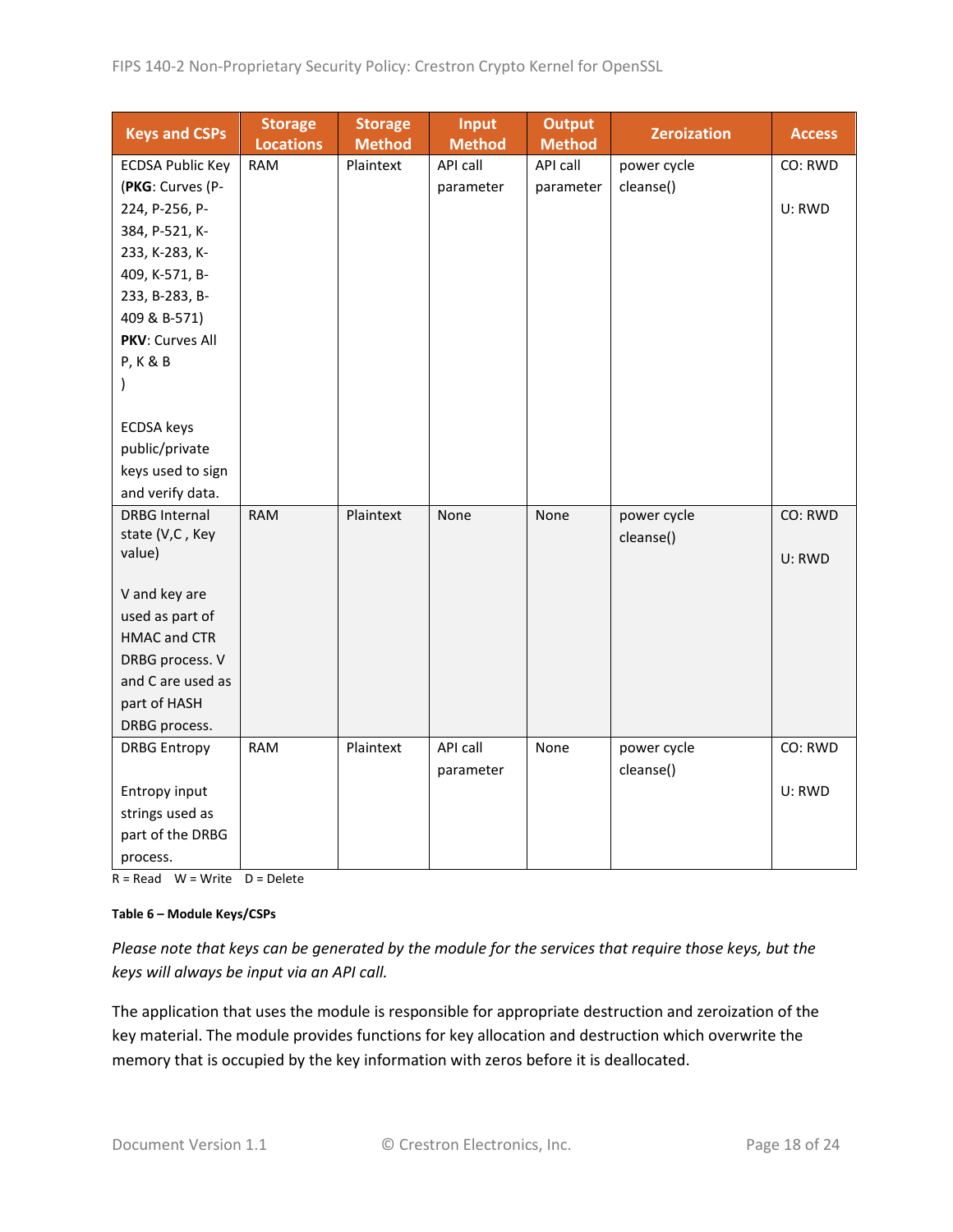#### <span id="page-18-0"></span>**2.6.1 Random Number Generation**

The module uses SP800-90A DRBGs for creation of asymmetric and symmetric keys.

The module accepts input from entropy sources external to the cryptographic boundary for use as seed material for the module's Approved DRBGs. The calling application of the module shall use entropy sources that meet the security strength required for the random bit generation mechanism as shown in NIST Special Publication 800-90A Table 2 (Hash\_DRBG, HMAC\_DRBG) and Table 3 (CTR\_DRBG). At a minimum, the entropy source shall provide at least 128-bits of entropy to the DRBG.

The module performs continual tests on the random numbers it uses to ensure that the seed input to the Approved DRBGs do not have the same value. The module also performs continual tests on the output of the Approved DRBGs to ensure that consecutive random numbers do not repeat.

In accordance with FIPS 140-2 IG D.12, the cryptographic module performs Cryptographic Key Generation (CKG) for asymmetric keys as per NIST SP 800-133rev2 (vendor affirmed). The resulting symmetric key or asymmetric seed is an unmodified output from a DRBG.

The AES GCM IV generation is in compliance with the RFC5288 and RFC5289 and shall only be used for the TLS protocol version 1.2 to be compliant with [FIPS140-2 IG] IG A.5, provision 1 ("TLS protocol IV generation"); thus, the module is compliant with [SP800-52].

# <span id="page-18-1"></span>**2.6.2 Key/Critical Security Parameter (CSP) Authorized Access and Use by Role and Service/Function**

An authorized application as user (the User role) has access to all key data generated during the operation of the module.

#### <span id="page-18-2"></span>**2.6.3 Key/CSP Storage**

Public and private keys are provided to the module by the calling process and are destroyed when released by the appropriate API function calls or during power cycle. The module does not perform persistent storage of keys.

#### <span id="page-18-3"></span>**2.6.4 Key/CSP Zeroization**

The application is responsible for calling the appropriate destruction functions from the API. The destruction functions then overwrite the memory occupied by keys with zeros and deallocates the memory. This occurs during process termination / power cycle. Keys are immediately zeroized upon deallocation, which sufficiently protects the CSPs from compromise.

## <span id="page-18-4"></span>**2.7 Self-Tests**

FIPS 140-2 requires that the module perform self tests to ensure the integrity of the module and the correctness of the cryptographic functionality at start up. In addition some functions require continuous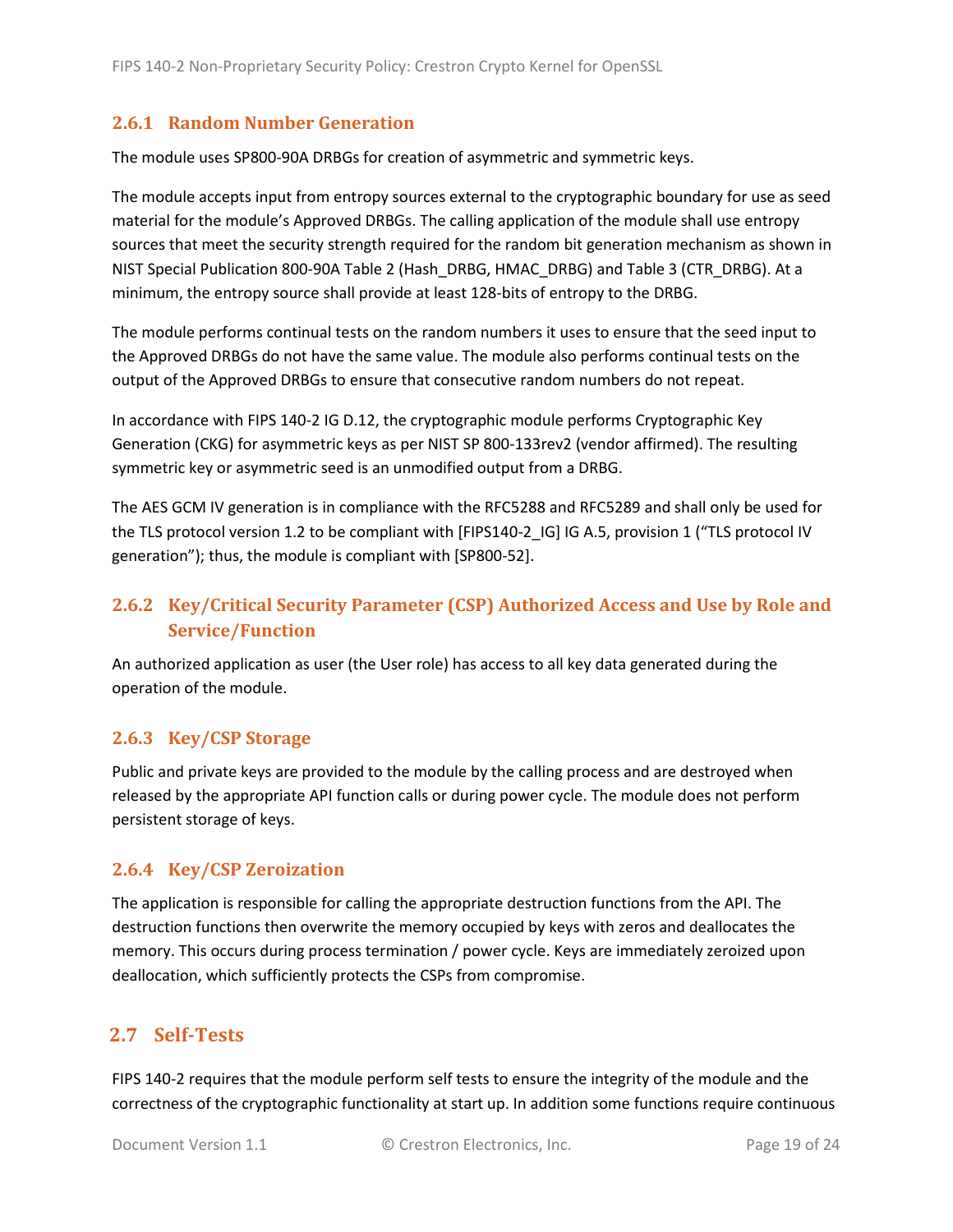verification of function, such as the random number generator. All of these tests are listed and described in this section. In the event of a self-test error, the module will log the error and will halt. The module must be initialized into memory to resume function.

The following sections discuss the module's self-tests in more detail.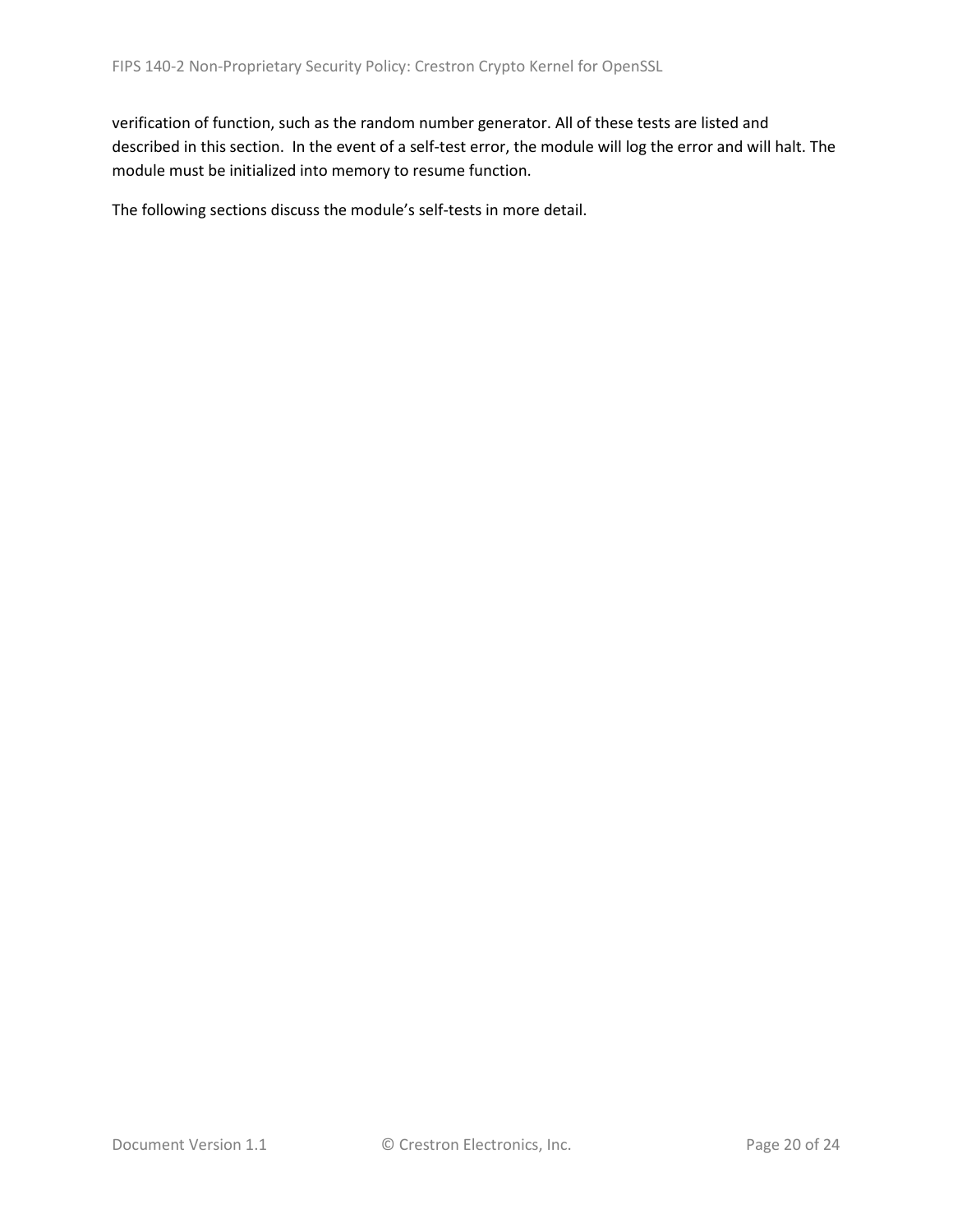#### <span id="page-20-0"></span>**2.7.1 Power-On Self-Tests**

Power-on self-tests are executed automatically when the module is loaded into memory. The module verifies the integrity of the runtime executable using a HMAC-SHA1 digest computed at build time. If the fingerprints match, the power-up self-tests are then performed. If the power-up self-tests are successful, a flag is set to indicate the module is in FIPS mode (the operator is still required to follow the guidance in Section 3 to ensure the module is running in FIPS-approved mode of operation).

| <b>TYPE</b>                     | <b>DETAIL</b>                                               |  |  |  |
|---------------------------------|-------------------------------------------------------------|--|--|--|
| Software Integrity Check        | HMAC-SHA1 on all module components                          |  |  |  |
| Known Answer Tests <sup>1</sup> | AES ECB mode encrypt/decrypt 128-bit key length<br>٠        |  |  |  |
|                                 | AES CCM mode encrypt/decrypt 192-bit key length             |  |  |  |
|                                 | AES GCM mode encrypt/decrypt 256-bit key length             |  |  |  |
|                                 | AES CMAC CBC mode, encrypt/decrypt with 128,                |  |  |  |
|                                 | 192, 256-bit key lengths                                    |  |  |  |
|                                 | $SHA-1$                                                     |  |  |  |
|                                 | HMAC-SHA1                                                   |  |  |  |
|                                 | HMAC-SHA224<br>$\bullet$                                    |  |  |  |
|                                 | HMAC-SHA256                                                 |  |  |  |
|                                 | HMAC-SHA384                                                 |  |  |  |
|                                 | HMAC-SHA512                                                 |  |  |  |
|                                 | RSA sign/verify using 2048 bit key, SHA-256, PKCS#1         |  |  |  |
|                                 | SP 800-90A DRBG (Hash DRBG, HMAC DRBG,<br>CTR_DRBG)         |  |  |  |
|                                 | Triple-DES ECB mode encrypt/decrypt 3-key                   |  |  |  |
|                                 | Triple-DES CMAC CBC mode generate/verify 3-key<br>$\bullet$ |  |  |  |
| Pair-wise Consistency Tests     | DSA sign/verify using 2048 bit key, SHA-384<br>$\bullet$    |  |  |  |
|                                 | ECDSA keygen/sign/verify using P-224, K-233 and             |  |  |  |
|                                 | <b>SHA512</b>                                               |  |  |  |
|                                 | RSA (legacy test)                                           |  |  |  |

**Table 7 – Power-On Self-Tests**

Input, output, and cryptographic functions cannot be performed while the Module is in a self-test or error state because the module is single-threaded and will not return to the calling application until the power-up self tests are complete. If the power-up self tests fail, subsequent calls to the module will also fail - thus no further cryptographic operations are possible.

The Module performs power-up self-tests automatically during loading of the module by making use of default entry point (DEP) and no operator intervention is required.

<span id="page-20-1"></span><sup>1</sup> Note that all SHA-X KATs are tested as part of the respective HMAC SHA-X KAT. SHA-1 is also tested independently.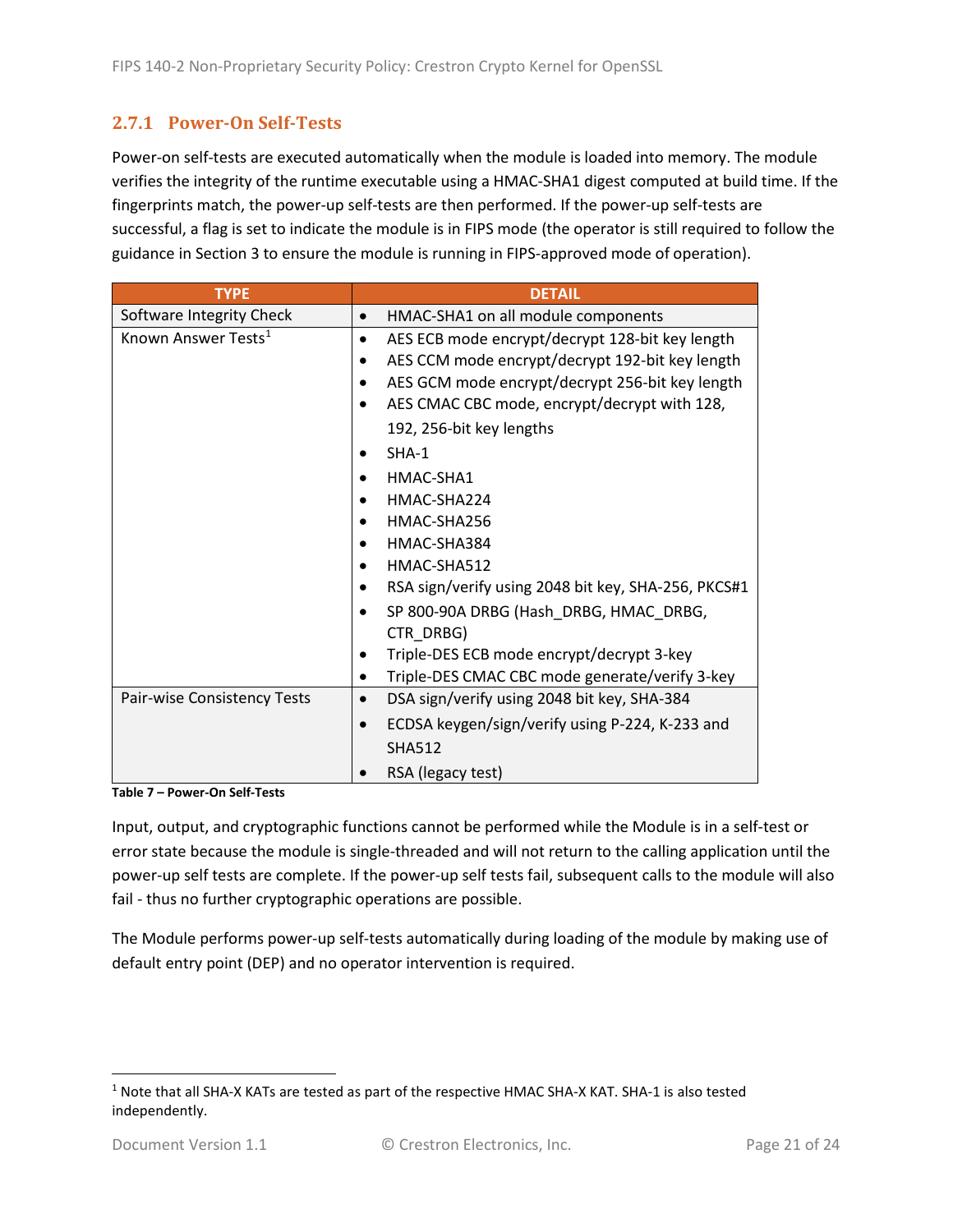#### <span id="page-21-0"></span>**2.7.2 Conditional Self-Tests**

The module implements the following conditional self-tests upon key generation, or random number generation (respectively):

| <b>TYPE</b>                 | <b>DETAIL</b>                                                                                         |
|-----------------------------|-------------------------------------------------------------------------------------------------------|
| Pair-wise Consistency Tests | <b>DSA</b>                                                                                            |
|                             | RSA (legacy test not run in FIPS mode)                                                                |
|                             | <b>ECDSA</b>                                                                                          |
| <b>Continuous RNG Tests</b> | Performed on all Approved DRBGs, the non-<br>approved X9.31 RNG, and the non-approved<br>DUAL EC DRBG |
|                             | Please note the DRBG is Tested as required by [SP800-<br>90A] Section 11                              |

**Table 8 – Conditional Self-Tests**

## <span id="page-21-1"></span>**2.7.3 Cryptographic Function**

The module verifies the integrity of the runtime executable using a HMAC-SHA1 digest which is computed at build time. If this computed HMAC-SHA1 digest matches the stored, known digest, then the power-up self-test (consisting of the algorithm-specific Pairwise Consistency and Known Answer tests) is performed. If any component of the power-up self-test fails, an internal global error flag is set to prevent subsequent invocation of any cryptographic function calls. Any such power-up self test failure is a hard error that can only be recovered by reinstalling the module<sup>[2](#page-21-3)</sup>. The power-up self-tests may be performed at any time by reloading the module.

No operator intervention is required during the running of the self-tests.

## <span id="page-21-2"></span>**2.8 Mitigation of Other Attacks**

The Module does not contain additional security mechanisms beyond the requirements for FIPS 140-2 Level 1 cryptographic modules.

<span id="page-21-3"></span> $2$  The initialization function could be re-invoked but such re-invocation does not provide a means from recovering from an integrity test or known answer test failure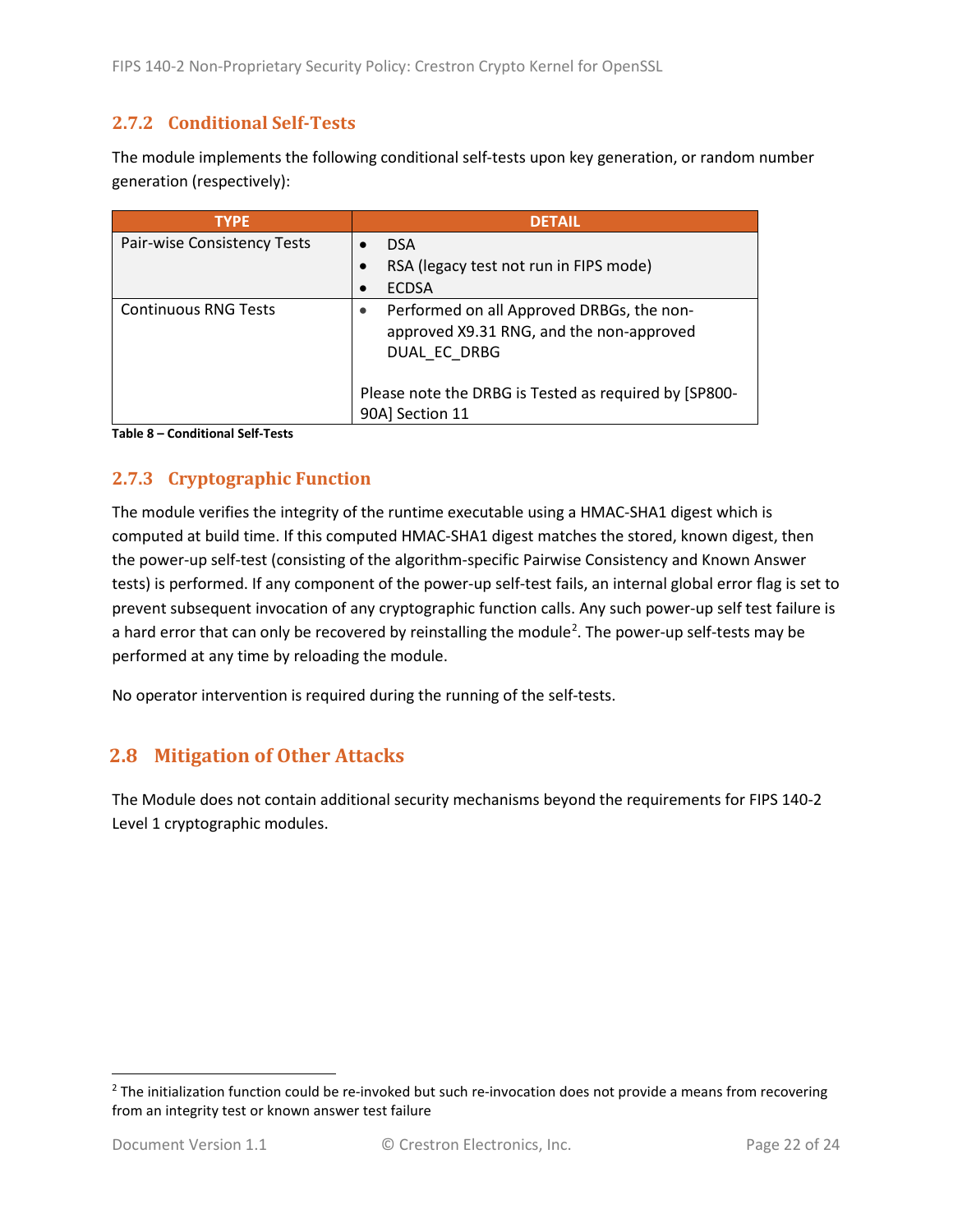# <span id="page-22-0"></span>**3 Guidance and Secure Operation**

## <span id="page-22-1"></span>**3.1 Crypto Officer Guidance**

#### <span id="page-22-2"></span>**3.1.1 Software Installation**

The module is provided directly to solution developers and is not available for direct download to the general public. The module and its host application are to be installed on an operating system specified in Section [2.5](#page-13-2) or one where portability is maintained.

#### <span id="page-22-3"></span>**3.1.2 Additional Rules of Operation**

- 1. The writable memory areas of the module (data and stack segments) are accessible only by the application so that the operating system is in "single user" mode, i.e. only the application has access to that instance of the module.
- 2. The operating system is responsible for multitasking operations so that other processes cannot access the address space of the process containing the module.

## <span id="page-22-4"></span>**3.2 User Guidance**

#### <span id="page-22-5"></span>**3.2.1 General Guidance**

The module is not distributed as a standalone library and is only used in conjunction with the solution.

The end user of the operating system is also responsible for zeroizing CSPs via wipe/secure delete procedures.

If the module power is lost and restored, the calling application must ensure that any AES-GCM keys used for encryption or decryption are redistributed.

The counter portion of the IV is set by the module within its cryptographic boundary. When the IV exhausts the maximum number of possible values for a given session key, the first party to encounter this condition shall trigger a handshake to establish a new encryption key in accordance with RFC 5246.

The AES GCM IV generation is in compliance with the RFC5288 and RFC5289 and shall only be used for the TLS protocol version 1.2 to be compliant with [FIPS140-2 IG] IG A.5, provision 1 ("TLS protocol IV generation"); thus, the module is compliant with [SP800-52].

In the event the nonce\_explicit part of the IV exhausts the maximum number of possible values for a given session key, either party (the client or the server) that encounters this condition shall trigger a handshake to establish a new encryption key.